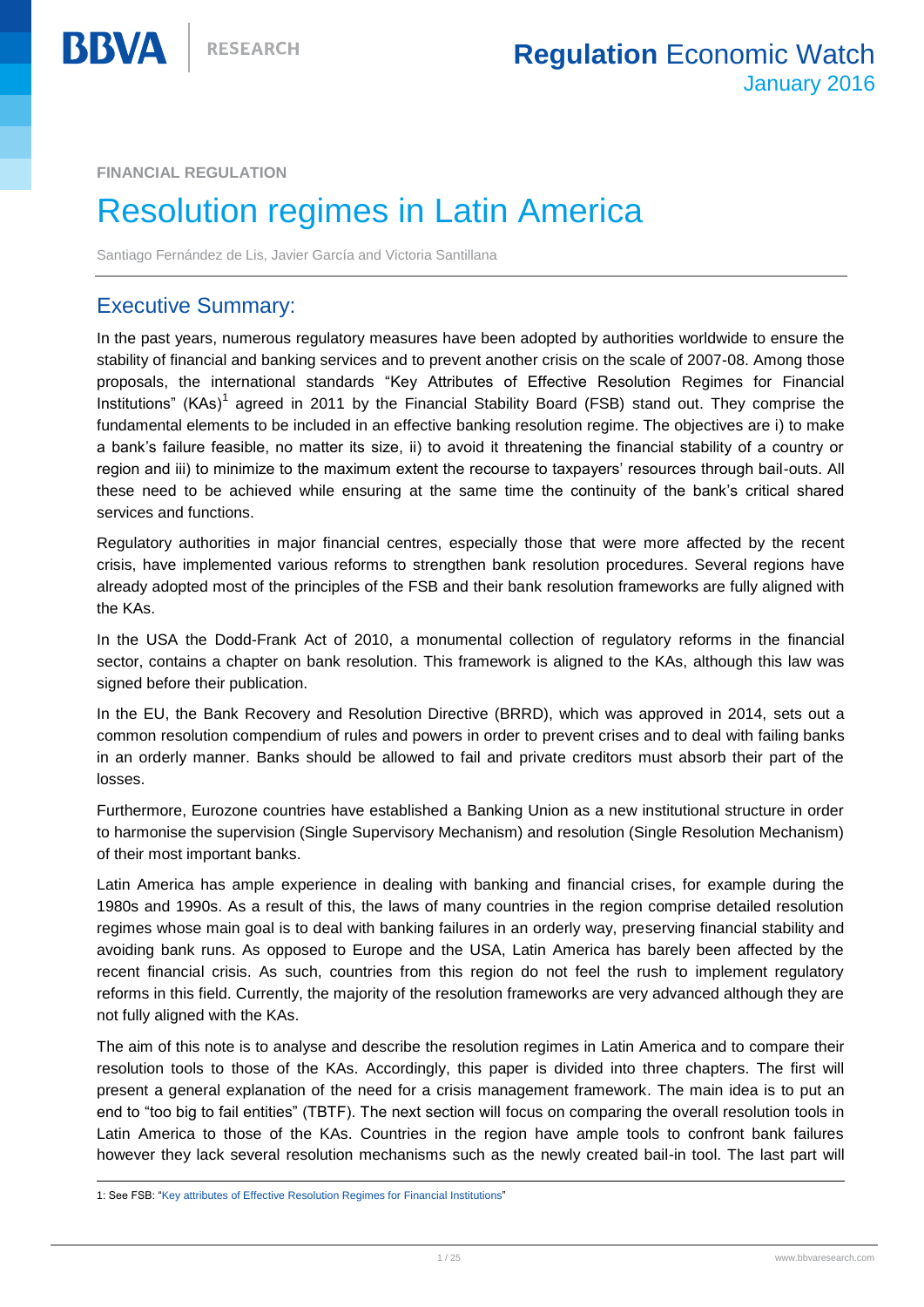**BBVA** 



analyse in detail the legal framework of bank resolution in various relevant countries. Finally, as an annex, a table summarises the principal characteristics of the deposit guarantee schemes (DGS) and state deposit guarantees of several Latin American countries which were created to minimize bank runs. These mechanisms are currently funded with ex-ante contributions from banks and, in certain countries, cover deposits both in national and foreign currencies. Last but not least, the annex shows that DGS and State guarantees have been widely used during bank resolution episodes.

## General overview of the need for a crisis management framework

The recent financial crisis and the subsequent collapse of a significant number of financial entities pointed out the need to improve existing bank resolution regimes. It is crucial to develop a sound framework in order to detect banks with difficulties in a pre-emptive manner, recover them or, if no other solution is found, resolve them. This is especially important in the case of global, large and complex entities. Failures of such institutions have greatly affected the financial stability of many countries, with dire consequences in terms of economic costs. Also, recent global bank crises have pointed out the enormous difficulties to coordinate the actions of authorities from different jurisdictions in order to resolve cross-border financial entities.

As a result of this, the crisis triggered a wave of new laws and regulations aimed at making banks safer and more resolvable without compromising global financial stability. Among others, one of the key objectives of the new rules is to put an end to bank bail-outs, avoiding the use of taxpayers' funds when a bank fails by forcing the shareholders and creditors of a failed entity to contribute to its recapitalisation burden. This can be achieved by implementing improved bank resolution frameworks that allow those entities to be resolved in a simple way, and that can also eliminate the moral hazard risk associated with TBTF entities.

In this regard, back in 2009, at the Pittsburgh Summit, the G20 leaders called on the FSB to propose measures to address the systemic and moral hazard risks associated with Systemically Important Financial Institutions (SIFIs). One year later, at the Seoul Summit in 2010, the "FSB framework for reducing the moral hazard posed by Systemically Important Financial Institutions" was endorsed. This framework addresses the TBTF issue by reducing the probability and impact of SIFIs failing. It comprises requirements for assessing the systemic importance of institutions, for demanding additional loss-absorbing capacity, for increased supervisory intensity and for more effective resolution mechanisms.

To this end, the G20 Heads of States and Governments endorsed in 2011<sup>2</sup> the KAs which were developed by the FSB as a new international regulatory standard. The main goal of the KAs is to set out the guidelines to achieve successful resolution processes. They contain twelve essential features that should be part of effective bank resolution regimes, covering all types of financial institutions including those of systemic size (see Figure 1).

 2: On 15 October 2014, the FSB adopted additional guidance that elaborates on specific Key Attributes relating to information sharing for resolution purposes and sector-specific guidance that sets out how the Key Attributes should be applied for insurers, financial market infrastructures (FMIs) and the protection of client assets in resolution. The newly adopted guidance documents have been incorporated as annexes into the 2014 version of the Key Attributes document. No changes were made to the text of the twelve Key Attributes of October 2011.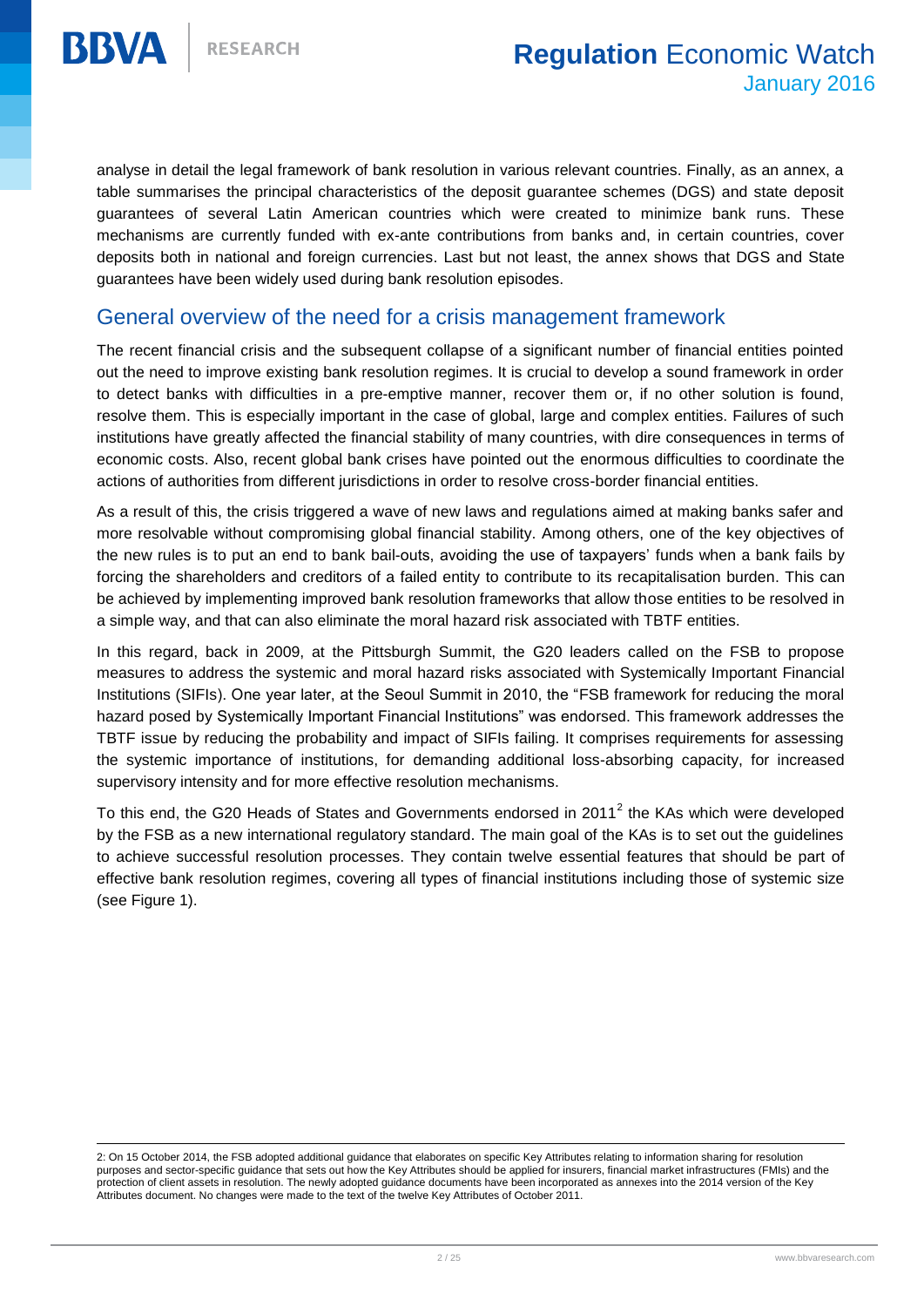#### Figure 1

**BBVA** 

| Scope                              | $\overline{7}$ | Legal framework conditions                   |
|------------------------------------|----------------|----------------------------------------------|
| <b>Resolution authority</b>        | 8              | <b>Crisis ManagemenGroups</b>                |
| <b>Resolution powers</b>           | 9              | <b>Cross Border Cooperation Agreements</b>   |
| Set-off, netting,collateralization | 10             | <b>Resolvability Assesments</b>              |
| Safeguards                         | 11             | Recovery and Resolution planning             |
| Funding of firms in resolution     | 12             | Accessto information and information sharing |

Source: BBVA Research

The implementation of these principles should allow authorities to resolve financial institutions in an orderly manner without using taxpayers' money, but maintaining the continuity of the institutions' critical shared services and functions.

#### Resolution regimes already aligned with the FSB's Key Attributes

As a mandate of the G20, all FSB members have to carry out the necessary legislative reforms in their jurisdictions to implement the KAs by end 2015.

From a global perspective, regulators in major financial centers have achieved substantial progress in strengthening their resolution procedures. During the past few years, intense work has been carried out to enhance bank regulations and to adapt the KAs to national legislations. In this sense, the implementation of the KAs in many developed countries and regions such as the United States, the European Union and Japan is nearly complete.



Source: BBVA Research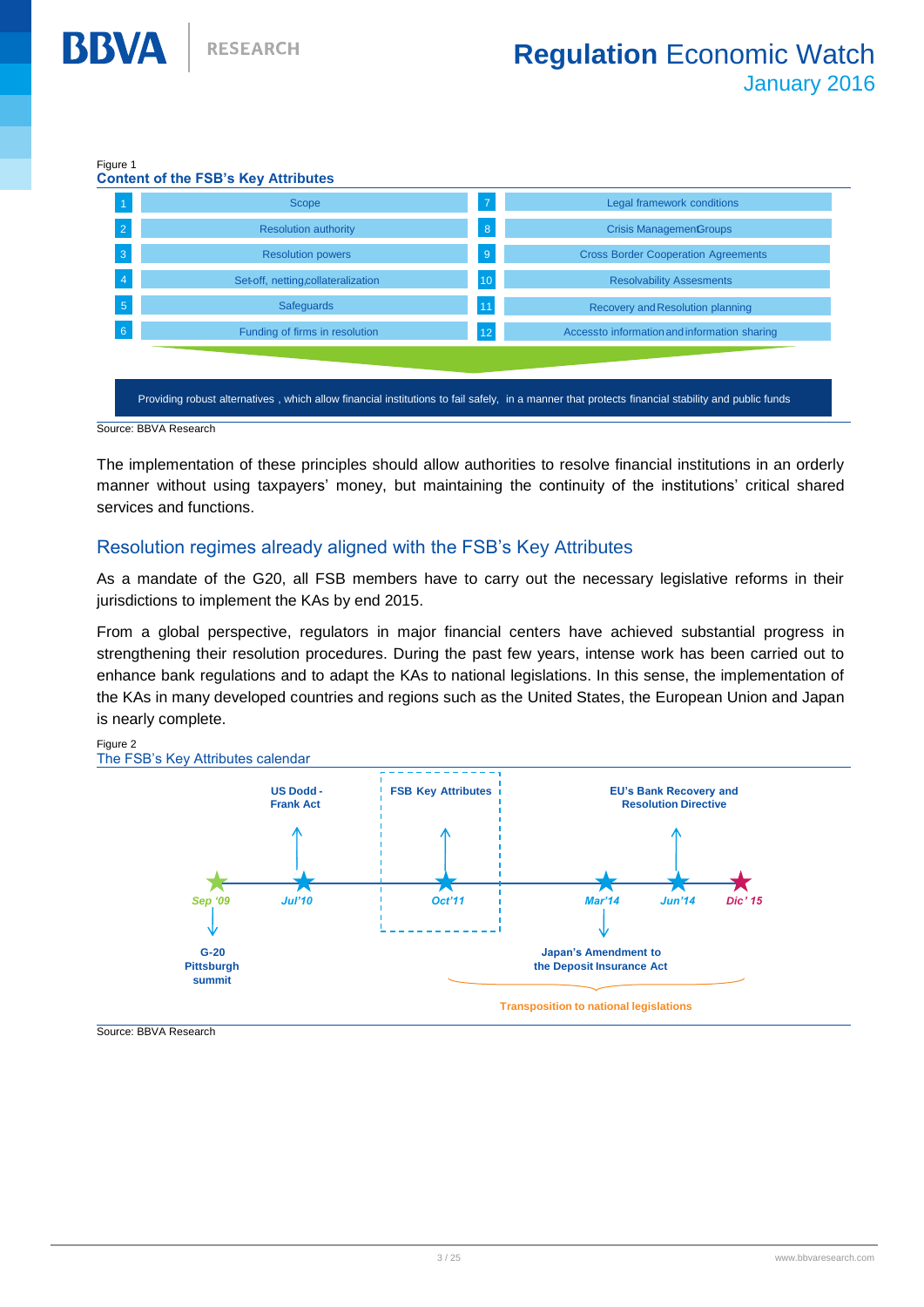

 In the **United States,** the resolution framework to deal with SIFIs was greatly improved with the enactment of Title I and Title II of the Dodd-Frank Act (DFA) in 2010. Title I requires all companies covered under it to prepare resolution plans or "Living Wills" to demonstrate how they would be resolved in a rapid and orderly manner under the Bankruptcy Code (or other applicable insolvency regime) in the event of material financial distress or failure. Concerning Title II, the so-called Orderly Liquidation Authority (OLA) allows a back-up authority to place a SIFI into a Federal Deposit Insurance Company (FDIC) receivership process. This is done if no viable private sector alternative is available, to prevent the default of the financial company and to avoid a bankruptcy process which would seriously affect financial stability. Thus, Title II provides the FDIC with the necessary tools to ensure a rapid and orderly resolution of a covered systemically important financial company.

In sum, this law is aligned with the KAs as it provides a detailed and comprehensive framework to resolve "systemically significant companies", whose failure would pose a "significant risk to the financial stability of the US".

• European Union: The Bank Recovery and Resolution Directive<sup>3</sup> (BBRD) of 2014 implements the KAs into European law. Based on three pillars (preparation and prevention; early intervention; resolution powers and tools), this law provides all EU member states with a common framework for dealing with banking crises. The Directive ensures the continuity of the institution's critical financial and economic functions, and, at the same time, minimizes the impact of a possible bank failure on the economy and on the financial system. As of the date of release of this document, the transposition of the BRRD into national law is not yet complete for all Member States<sup>4</sup>. However, its legal effects are already binding including the bail-in powers, which are mandatory since 1 January 2016.

The Single Resolution Mechanism (SRM), approved in spring 2014, is the natural complement of the BRRD in the Eurozone and with the Single Supervisory Mechanism (SSM) are the main foundations of the Banking Union. The SRM's main purpose is to centralize bank resolution decisions and to facilitate the orderly resolution of a failing bank over a weekend, following unified criteria. Also, the SRM allows the possibility to resort to common (mutualized) private funds in those cases in which the bank's own private resources are insufficient to cover the costs of the resolution process. To achieve this, the SRM will be established as a centralized system for bank resolution across the Eurozone, composed of the National Resolution Authorities (NRAs), a new Single Resolution Authority, the Single Resolution Board (which will have the ultimate decision-making power), a Single Resolution Fund and a single set of resolution rules (that are fully aligned with the BRRD).

 **Japan**, in 2014, amended the Deposit Insurance Act in order to align its bank resolution regime with that of the KAs. This reform establishes two special resolution regimes for failing institutions with systemic risk: Special Resolution Regime I for solvent banks to maintain operations and improve their financial conditions, and Special Resolution Regime II for insolvent institutions so that they can be liquidated in an orderly manner.

 $\overline{a}$ 3: Directive 2014/59/EU of 12 June 2014

<sup>4:</sup> European Commission on 7 December http://europa.eu/rapid/press-release\_STATEMENT-15-6258\_en.htm?locale=en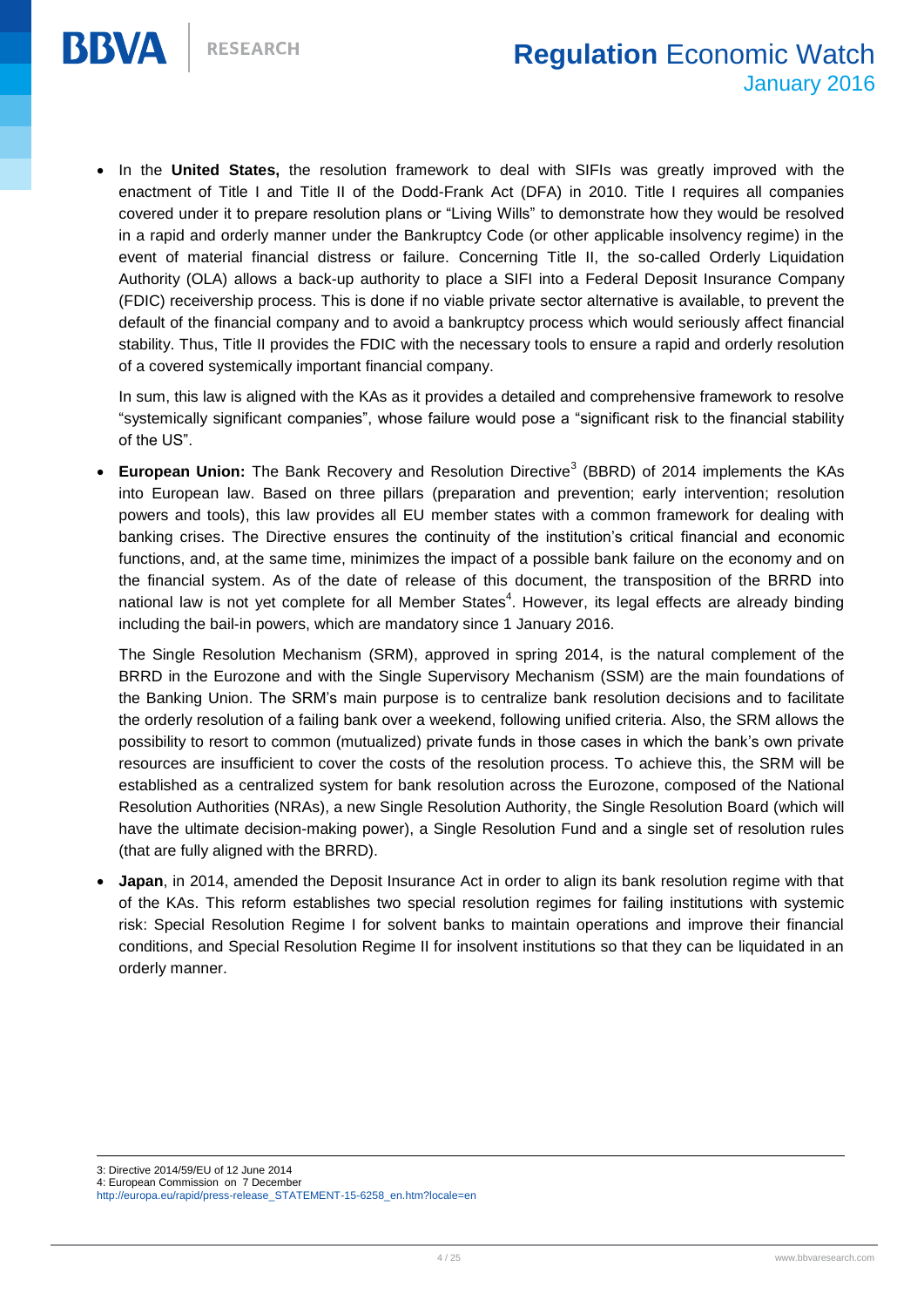

Source: BBVA Research

**BBVA** 

Other jurisdictions, such as those in Latin America, are still in the process of adopting reforms to their resolution regimes in order to adapt them to the KAs. In this region, different degrees in the implementation of the reforms exist. Indeed, some countries were more affected by the financial and banking crises of the 1980s and 1990s than others, and although legal structures were enhanced as a result of the economic turmoil, the development of resolution frameworks has not been homogeneous. Furthermore, three countries are members of the FSB (Argentina, Brazil and Mexico) and, as such, had an implicit commitment to adapt their resolution regimes to the KAs by the end of 2015 (as of today they still need to complete the corresponding legislative reforms).

#### Figure 3



#### Source: BBVA Research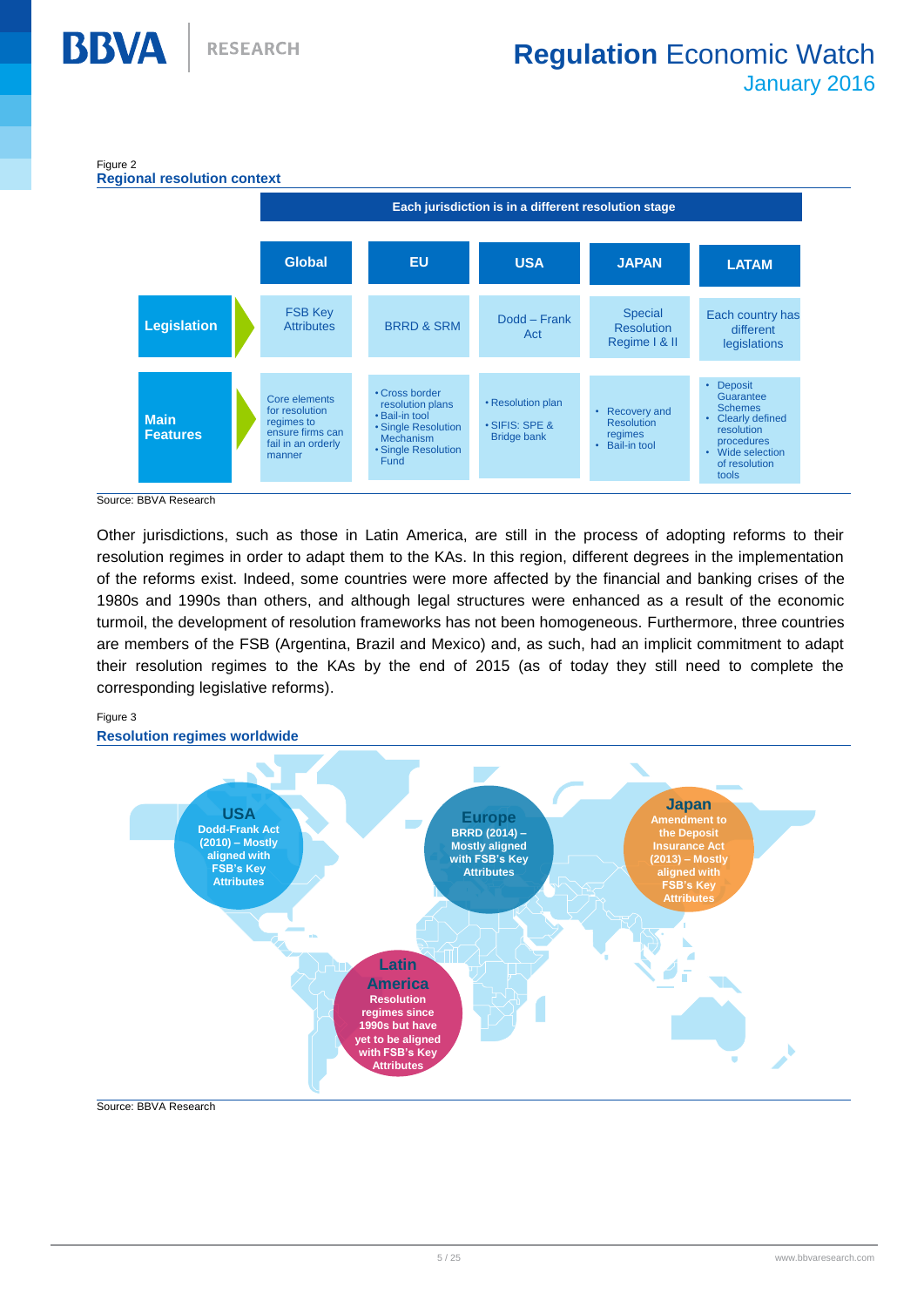### Alignment of resolution regimes to FSBs Key Attributes in Latin America

Latin America is a region that was characterised over several decades by the frequency, virulence and ease of contagion of financial and banking crises: the debt crisis in the early 1980s followed by a "lost decade"; the Mexican crisis in 1994 that spread throughout the entire region; Brazil in 1999 and especially Argentina in 2001 followed by a "tango effect" that affected some neighbouring countries (see Figure 4).

BBVA

**Dates and durations of banking crises in selected Latin American countries, 1980–2005**



Note: Events were defined as crises if one of the following criteria was met: i) the ratio of non-performing assets to total assets in the banking system exceeded 10%; ii) the cost of the rescue operation was at least 2% of GDP; iii) large-scale nationalization of banks took place, and iv) extensive bank runs took place or emergency measures such as freezes, prolonged bank holidays or generalized deposit guarantees were enacted by the government in response to events.

Source: Demirgüç-Kunt and Detragiache (2005)

The severe economic disruptions created by the crises pushed authorities to introduce changes in banking regulation throughout the region.

Many Latin American countries set up different resolution regimes in response to the 1990s crises, ahead of other regions. Unlike the US and Europe, this region has shown remarkable resilience by avoiding the worst effects of the recent global crisis that started in 2008. Also, it is important to highlight that no Latin American bank has been included in the FSB list of Global Systemically Important Banks (G-SIBs). Even though no local G-SIB operates in Latin America, subsidiaries of foreign banks that belong to that category operate in the area. Accordingly, and although bank resolution in line with the KAs has yet to be implemented in many countries in the region, local subsidiaries of global GSIBs are already affected by home countries' resolution legislation, which raises potential level playing field issues . As members of the FSB, Argentina, Brazil, and Mexico were committed to full implementation by the end of 2015. As of today these countries have yet to finalize this process.

Among other new requisites, Latin American resolution regimes should implement the FSB's newly created mechanism: a resolution tool called "bail-in". In clear opposition to the bail-out, its main purpose is to minimize the cost of bank resolutions for taxpayers. From now on, shareholders and creditors should bear much of the recapitalization burden of a failing bank.

Figure 4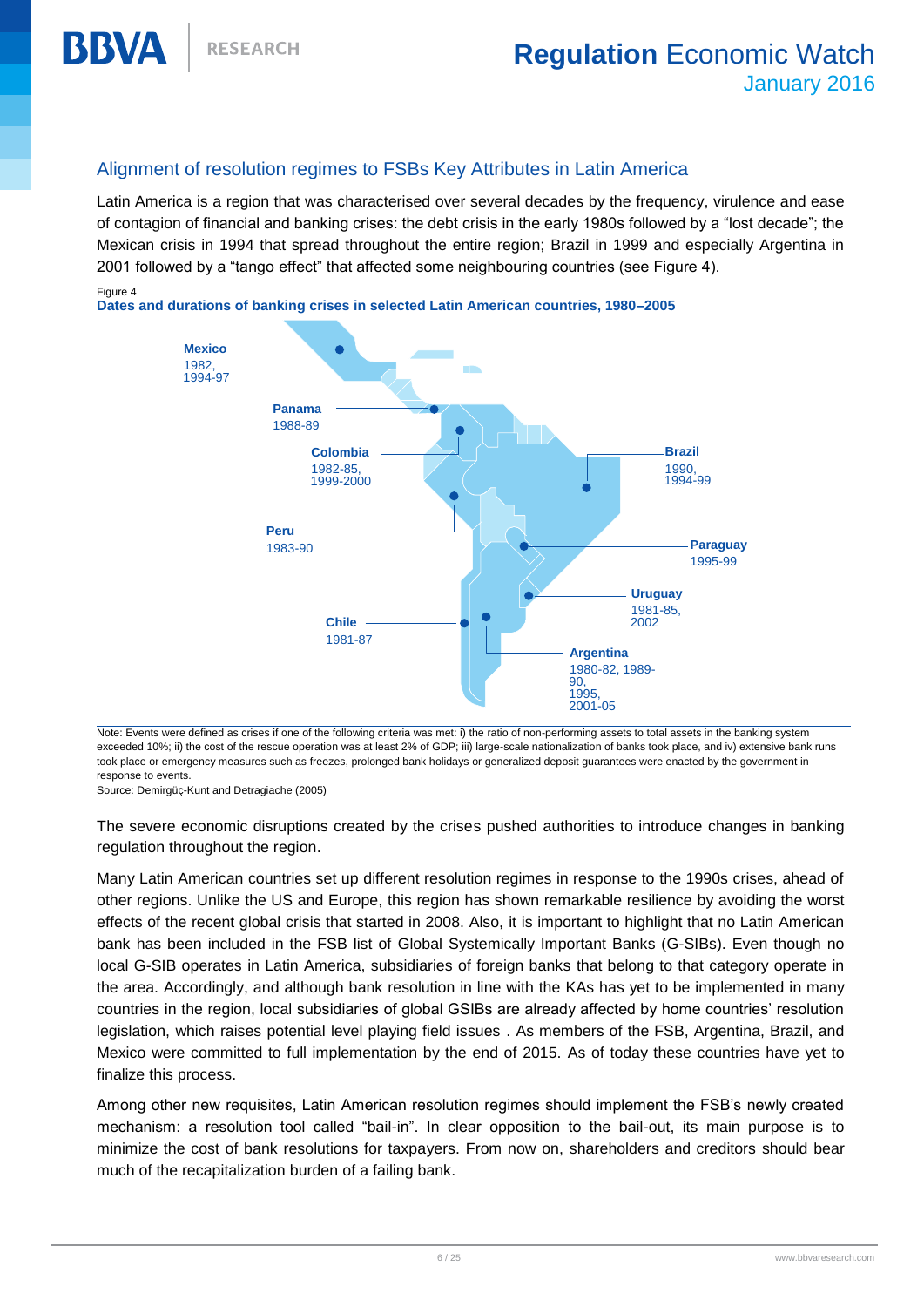

**RESEARCH** 

Latin American countries could benefit from the following advantages if they were to align their bank resolution frameworks with the KAs:

- Enhance the credibility and stability of the region's financial system
- Avoid exposing public funds to loss
- Align the resolution framework with those of developed countries in order to share a level playing field in terms of bank resolution and to facilitate cooperation between different countries' banking supervisors and resolution authorities. This would be especially relevant for foreign G-SIBs independent subsidiaries that operate throughout the region.

In the next section, the resolution frameworks of ten countries that together represent almost 90% of Latin America's GDP will be analyzed and their resolution tools will be compared to those found in the KAs and in other regions. The primary source of information for this review was found in the national financial legislation of each country, as well as information gathered during several conversations held with national supervisors and authorities. Also, the review made use of available "reports" or guidance/review documents published by the FSB.

## Overview of resolution frameworks in Latin America

**Latin American regulators are currently analyzing and implementing powers and tools needed to resolve failing banks in an effective manner and in line with those proposed by the KAs**. When reviewing the countries analyzed, this report shows that **few jurisdictions have in place resolution regimes that are fully compliant with the KAs** and that also provide adequate powers for resolving entities other than banks in the financial sector.

In general, the main objectives of the resolution regimes of Latin American countries are **to protect both depositors and critical bank functions**, to **preserve financial stability** and to **minimize taxpayers' contributions** in resolution processes or bail-outs.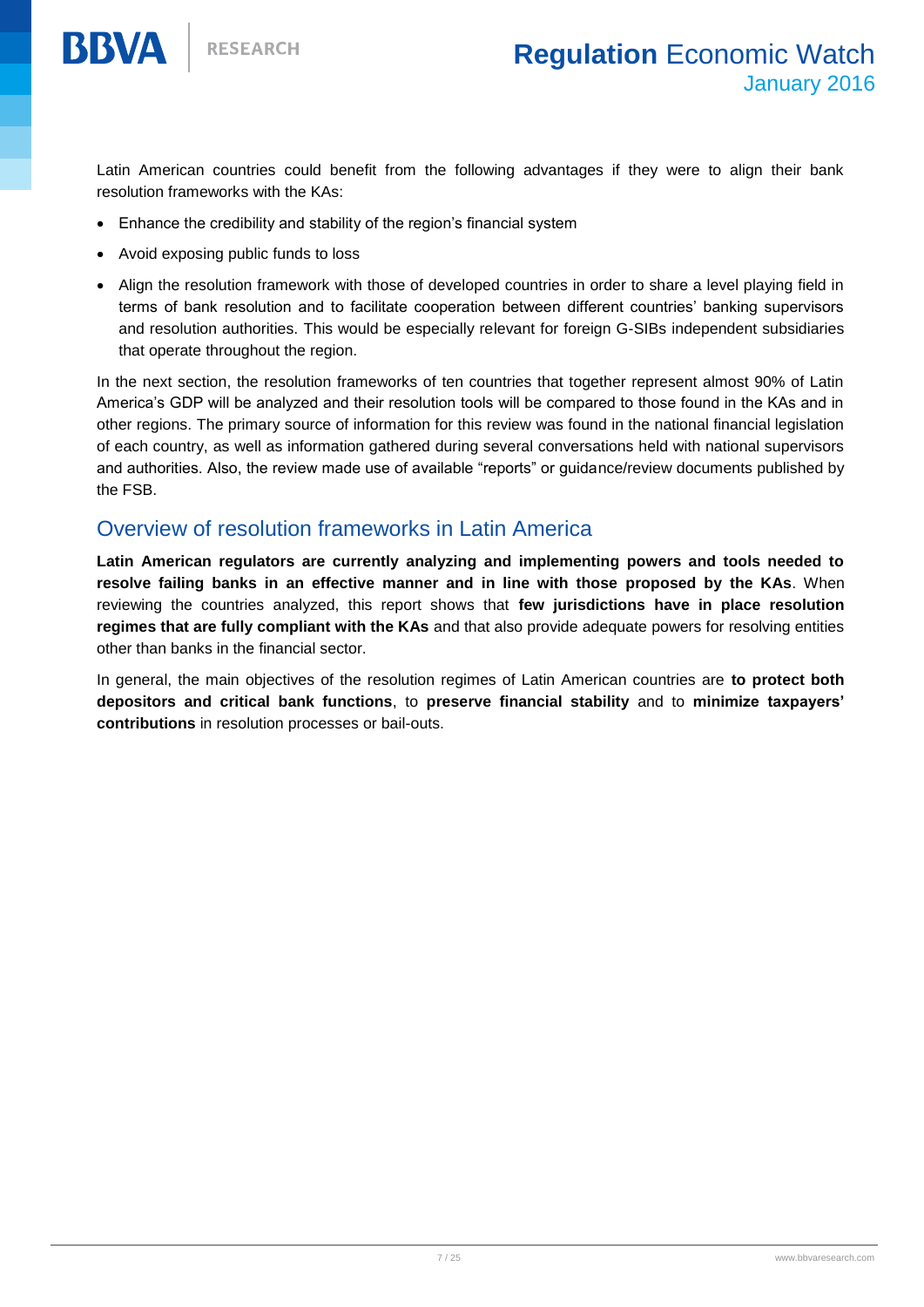

#### Table 1 **Resolution regimes in Latin America**

|                                                                                            |                     | <b>EU</b>                                               | Argentina                                              | <b>Brazil</b>                | <b>Chile</b>                     | Colombia                                                 | <b>Mexico</b>              | Panama                       | Paraguay                                                                                  | Peru                                            | <b>Uruguay</b>                |
|--------------------------------------------------------------------------------------------|---------------------|---------------------------------------------------------|--------------------------------------------------------|------------------------------|----------------------------------|----------------------------------------------------------|----------------------------|------------------------------|-------------------------------------------------------------------------------------------|-------------------------------------------------|-------------------------------|
| <b>Scope</b>                                                                               |                     | All financial<br>entities in 28<br><b>Member States</b> | All<br>Financial<br>Entities<br>besides<br><b>FMIs</b> | All Financial<br>Entities    | <b>All Financial</b><br>Entities | <b>All Financial</b><br>Entities                         | All Financial<br>Entities  | All<br>Financial<br>Entities | <b>All Financial</b><br><b>Entities</b>                                                   | <b>All Financial</b><br>Entities                | <b>All Financial Entities</b> |
| <b>Resolution</b><br><b>Authority (Central</b><br>bank, supervisor or<br>independent body) |                     | Independent<br>Body (SRB)                               | Central<br><b>Bank</b><br>(BCRA)                       | <b>Central Bank</b><br>(BCB) | Supervisor<br>(SBIF)             | Supervisor<br>(SFC) and<br>Indepent<br>body<br>(FOGAFIN) | Independent<br>Body (IPAB) | Supervisor<br>(SBP)          | Central<br>Bank (BCP)<br>Independent<br>bodies:<br>Superintend<br>encia and<br><b>FDG</b> | Supervisor<br>(SBS)                             | Independent Body (COPAB)      |
| <b>Recovery Plan</b>                                                                       |                     | Yes, bank                                               | <b>NO</b>                                              | <b>NO</b>                    | <b>NO</b>                        | <b>NO</b>                                                | Yes, bank                  | <b>NO</b>                    | <b>NO</b>                                                                                 | <b>NO</b>                                       | <b>NO</b>                     |
| <b>Resolution plan</b>                                                                     |                     | Yes, RA                                                 | <b>NO</b>                                              | <b>NO</b>                    | <b>NO</b>                        | <b>NO</b>                                                | Yes, RA                    | <b>NO</b>                    | <b>NO</b>                                                                                 | <b>NO</b>                                       | <b>NO</b>                     |
| <b>Trigger for</b><br>resolution                                                           |                     | Capital,<br>Liquidity ratios                            | None<br>(BCRA<br>discretion)                           | None (BCB<br>discretion)     | Capital ratios                   | Capital,<br>Liquidity<br>ratios                          | Capital ratios             |                              | Capital<br>ratios                                                                         | Capital<br>ratios.<br>Suspension<br>of payments | None (BCU discretion)         |
|                                                                                            | Sale assets         | $\checkmark$                                            | $\checkmark$                                           | $\checkmark$                 | $\checkmark$                     | $\checkmark$                                             | $\checkmark$               | $\checkmark$                 | $\checkmark$                                                                              | $\checkmark$                                    | $\checkmark$                  |
|                                                                                            | <b>Bridge bank</b>  | $\checkmark$                                            | $\pmb{\times}$                                         | $\pmb{\times}$               | $\pmb{\times}$                   | $\pmb{\times}$                                           | $\checkmark$               | $\checkmark$                 | $\checkmark$                                                                              | $\checkmark$                                    | x                             |
|                                                                                            | Asset<br>separation | ✓                                                       | $\checkmark$                                           | $\checkmark$                 | $\checkmark$                     | $\checkmark$                                             | $\checkmark$               | $\checkmark$                 | $\checkmark$                                                                              | $\checkmark$                                    | ✓                             |
| <b>Resolution Tools</b>                                                                    | Liquidation         | $\checkmark$                                            | $\checkmark$                                           | $\checkmark$                 | $\checkmark$                     | $\checkmark$                                             | $\checkmark$               | $\checkmark$                 | $\checkmark$                                                                              | $\checkmark$                                    | $\checkmark$                  |
|                                                                                            | <b>Bail-out</b>     | $\pmb{\times}$                                          | $\pmb{\times}$                                         | $\checkmark$                 | $\pmb{\times}$                   | $\pmb{\times}$                                           | $\pmb{\times}$             | $\checkmark$                 | $\checkmark$                                                                              | $\pmb{\times}$                                  | $\pmb{\times}$                |
|                                                                                            | <b>Bail-in</b>      | $\checkmark$                                            | $\pmb{\times}$                                         | $\pmb{\times}$               | $\pmb{\times}$                   | $\pmb{\times}$                                           | $\pmb{\times}$             | $\pmb{\times}$               | $\pmb{\times}$                                                                            | $\pmb{\times}$                                  | $\pmb{\times}$                |
| <b>Resolution Fund</b>                                                                     |                     | <b>SRF</b>                                              | <b>NO</b>                                              | <b>NO</b>                    | <b>NO</b>                        | <b>NO</b>                                                | <b>NO</b>                  | NO                           | <b>NO</b>                                                                                 | <b>NO</b>                                       | <b>NO</b>                     |
| <b>DGS</b>                                                                                 |                     | National                                                | <b>SEDESA</b>                                          | <b>FGC</b>                   | <b>State</b><br>Guarantee        | <b>FOGAFIN &amp;</b><br><b>FOGACOOP</b>                  | <b>IPAB</b>                | Covered by<br>law            | <b>FDG</b>                                                                                | <b>FSD</b>                                      | <b>COPAB</b>                  |
| <b>DGS cover in</b><br>national currency<br>converted to EUR                               |                     | 100.000,00                                              | 33.000,00                                              | 65.000,00                    | 3.800,00                         | 6.000,00                                                 | 119.000,00                 | 8.800                        | 22.000,00                                                                                 | 26.000,00                                       | 24.500,00                     |
| <b>DGS cover in USD</b>                                                                    |                     | <b>NO</b>                                               | 36.000,00                                              | <b>NO</b>                    | N/A                              | <b>NO</b>                                                | <b>NO</b>                  | N/A                          | $\overline{\mathcal{E}}$                                                                  | <b>NO</b>                                       | 5.000,00                      |
| <b>DGS target</b>                                                                          |                     | 0.8%                                                    | 5,00%                                                  | 2,00%                        | N/A                              | None so far                                              | <b>NO</b>                  | N/A                          | 10,00%                                                                                    | <b>NO</b>                                       | <b>NO</b>                     |
| <b>DGS</b> in resolution                                                                   |                     | <b>YES</b>                                              | <b>YES</b>                                             | <b>YES</b>                   | N/A                              | <b>YES</b>                                               | <b>YES</b>                 | N/A                          | <b>YES</b>                                                                                | <b>YES</b>                                      | <b>YES</b>                    |

Source: BBVA Research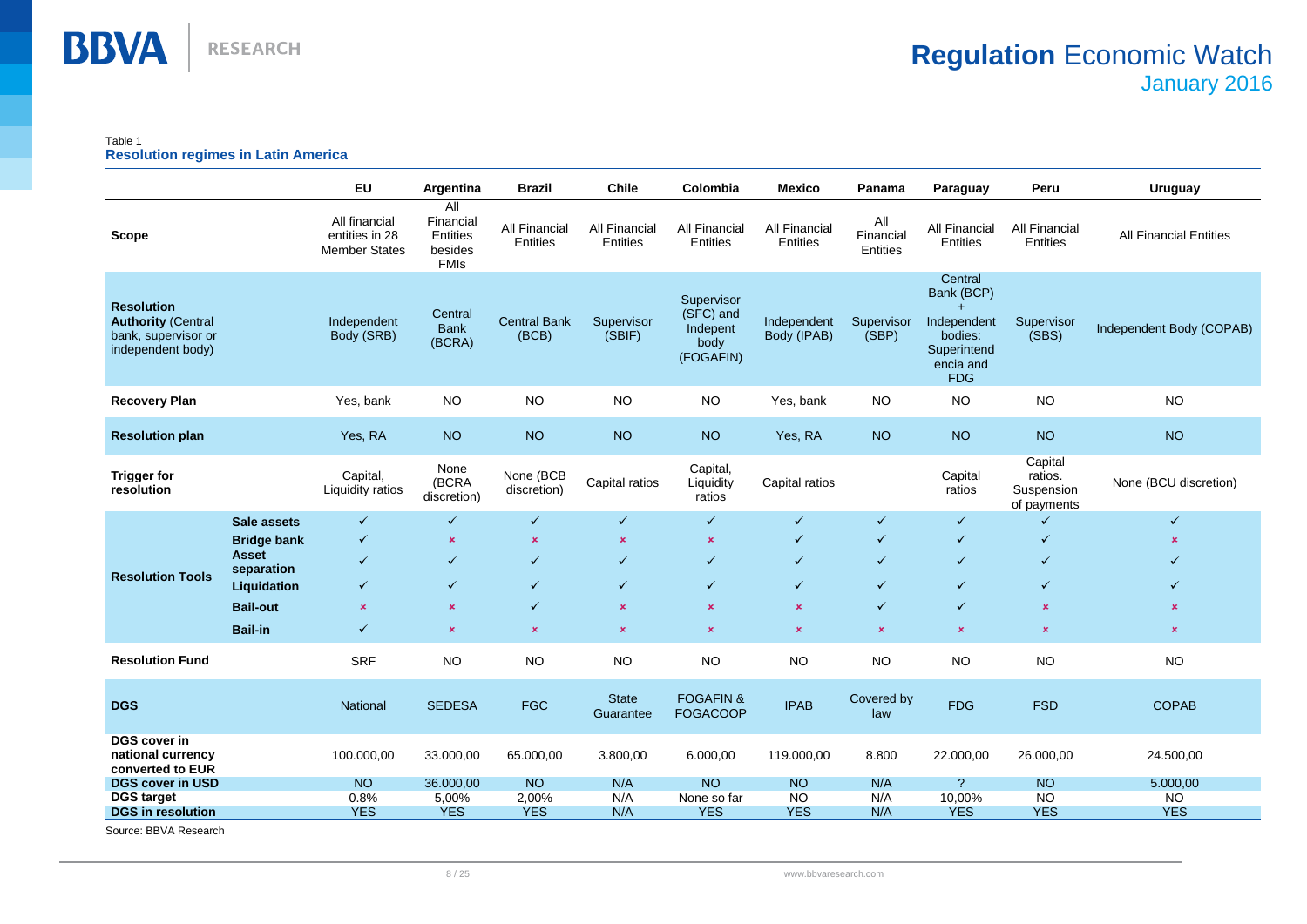Table 1 (Continued)

**BBVA** 

| Table 1 (Continued)<br><b>Resolution regimes in Latin America (Continued) - Abbreviations</b> |                                                   |               |                                                     |  |
|-----------------------------------------------------------------------------------------------|---------------------------------------------------|---------------|-----------------------------------------------------|--|
| <b>COPAB</b>                                                                                  | Corporación de Protección del Ahorro Bancario     | <b>SBIF</b>   | Superintendencia Bancos e Instituciones Financieras |  |
| <b>FDG</b>                                                                                    | Fondo de Garantía de Depósitos                    | <b>SBP</b>    | Superintendencia de Bancos de Panamá                |  |
| <b>FMI</b>                                                                                    | Financial Market Infrastructure                   | <b>SBS</b>    | Superintendencia de Banca y Seguros                 |  |
| <b>FOGACOOP</b>                                                                               | Fondo de Garantías de Entidades Cooperativas      | <b>SEDESA</b> | Seguro de Depósitos S.A.                            |  |
| <b>FOGAFIN</b>                                                                                | Fondo de Garantía de Instituciones Financieras    | <b>SFC</b>    | Superintendencia Financiera de Colombia             |  |
| <b>FSD</b>                                                                                    | Fondo de Seguro de Depósitos                      | <b>SRB</b>    | <b>Single Resolution Board</b>                      |  |
| <b>IPAB</b>                                                                                   | Institución para la Protección al Ahorro Bancario | <b>SRF</b>    | Single Resolution Fund                              |  |

Source: BBVA Research

Because of their wide experience in dealing with banking crises, Latin American countries implemented resolution regimes in advance of other jurisdictions. These frameworks already incorporate many similarities with the KAs such as:

- **Resolution Authorities** with clear and independent mandates. This is a new concept introduced by the KAs, establishing that in order to avoid conflict of interest between the supervisory and resolution functions there must be clear and operational independence between the resolution and supervisory or other activities of the relevant authority, although the cooperation must be guaranteed. This clarifies the assignment of roles between different authorities but at the same time complicates the institutional architecture. The majority of the countries analyzed lack this structure and, currently, it is not clear if they are going to adopt it. These functions are usually carried out by independent bodies (IPAB in Mexico), by central banks (BCB in Brazil) or by banking supervisors (SBIF in Chile). Several countries have more than one authority in charge of bank resolutions, such as Colombia where both the SFC and the FOGAFIN have competences regarding resolution procedures.
- **Resolution tools and powers:** the KAs provide resolution authorities with the following resolution tools to deal with a failing institution, when the trigger conditions for resolution are met:
	- **Sale of business tool**: the sale of the whole bank or of parts of its businesses, on commercial terms, without the consent of shareholders or other procedural requirements.
	- **Bridge bank tool:** the transfer of all or part of the bank's business to a "bridge bank," which is wholly owned by a public authority (intended to be a temporary measure meanwhile a sale to the private sector is arranged).
	- **Asset separation tool:** the transfer of certain high-risk and/or non-performing assets of the bank to an asset management vehicle owned by a public authority. This tool must be used in conjunction with another resolution tool.
	- **Bail-in tool**: the write-down of the claims of unsecured creditors of a failing bank or the conversion of their debt claims into equity.

In Latin America, a wide selection of **resolution tools** such as sale of assets (100% of countries), bridge bank (40% of countries), asset separation (100% of countries), liquidation (100% of countries); even bail-outs are allowed by law in several countries (30% of countries). The exception is that of the bail-in mechanism. So far this tool is not part of any Latin American resolution regime. Nevertheless, G20 and FSB members (Argentina, Brazil and Mexico) are supposed to implement the KAs, which include this mechanism. Also, other countries which are not members of these international bodies, such as Colombia, are considering its implementation.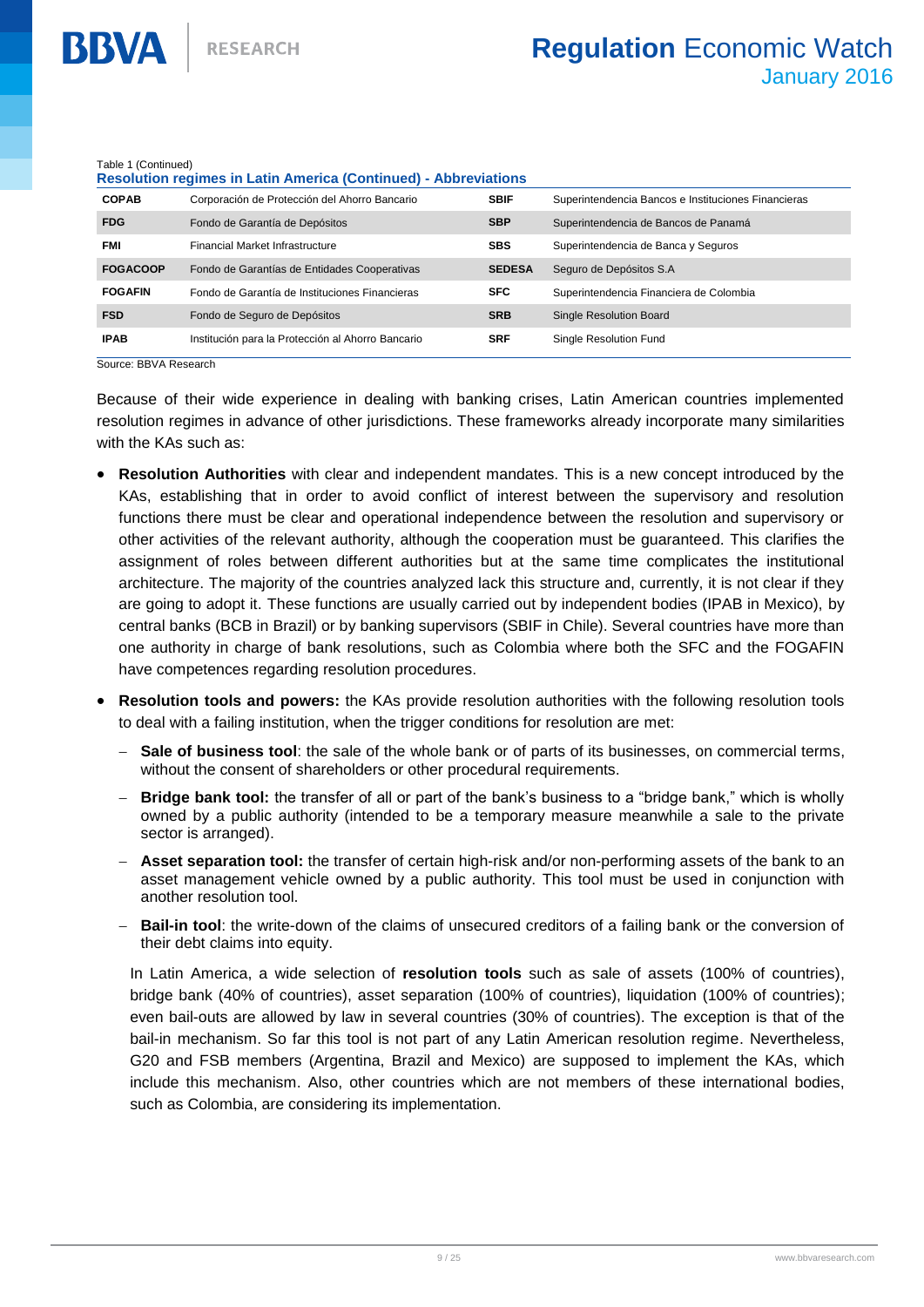

 **Use of Deposit Guarantee Schemes in the context of resolution:** 80% of the jurisdictions have a **deposit guarantee fund** with explicit coverage ranging from as low as the equivalent of EUR3,800 per deposit per person up to EUR119,000, with an average of around EUR30,000 (a higher amount than Europe's deposit guarantees before the crisis but lower than nowadays level, with current coverage standing at EUR100,000). Mexico is the most generous, covering up to the equivalent of approximately EUR119,000 in Mexican pesos. Most DGSs cover deposits in the national currency, but some of them cover deposits in foreign currencies also. For example, Uruguay covers deposits in pesos (equivalent of EUR24,500) and dollars (USD5,000). Also, some countries have several deposit guarantee funds that cover different types of financial institutions. Colombia has two funds: one for banks (FOGAFIN) and one for cooperative entities (FOGACOOP).

The exceptions are Chile and Panama, that do not host a deposit guarantee fund; nevertheless, the former has set up a deposit protection from the state and the latter protects deposits by law up to the limit set by the supervisory body (nowadays 10.000 balboas, which is the equivalent of EUR8,800).

Colombia was the first countries in Latin America to create deposit guarantee funds, in 1985. The date on which funds were set up in each country can be found in Figure 5.

In the annex, table A.1 summarizes the main characteristics of the deposit guarantee schemes and state deposit guarantees of several countries in the region. The current available amount of banks' ex-ante contributions ranges from 1.9% of total deposits to 23%. Another relevant finding is that Latin American countries exhibit a high level of dollarization, reaching up to 48% of total deposits from the private sector. In fact, many DGS/guarantees cover deposits both in national and in foreign currencies (although few would reimburse the deposits of a failed bank in foreign currency). All in all, the table shows that the DGSs/deposit guarantees have been one of the most important resolution tools used by authorities in Latin America and that they are likely to continue playing a relevant role in the future.

#### Figure 5

**BBVA** 



#### **Date of establishment of deposit guarantee funds by country**

Source: BBVA Research

 Recovery Plans: KAs require institutions to draw up recovery plans that set out arrangements and measures needed to enable them to take early action in order to restore their long term viability in the event of a material deterioration of their financial situation. The recovery plan represents the firm's complete "menu of options" for addressing extreme financial stress caused by internal or by external system-wide failures.

So far, only 10% of the Latin American countries analyzed require institutions to prepare them. Others are still in the planning phase. The importance of these plans is critical, because they enable early identification of a bank that is experiencing financial difficulties. If the failing institution is detected well before the situation reaches a point of non-viability, then resolution may not be required. Indeed, "it is preferable to recover a bank rather than resolve it $^{5n}$ .

 $\overline{a}$ 5: Goodhart C. and Segoviano M. (2015), "Optimal Bank Recovery", IMF Working Paper WP/15/217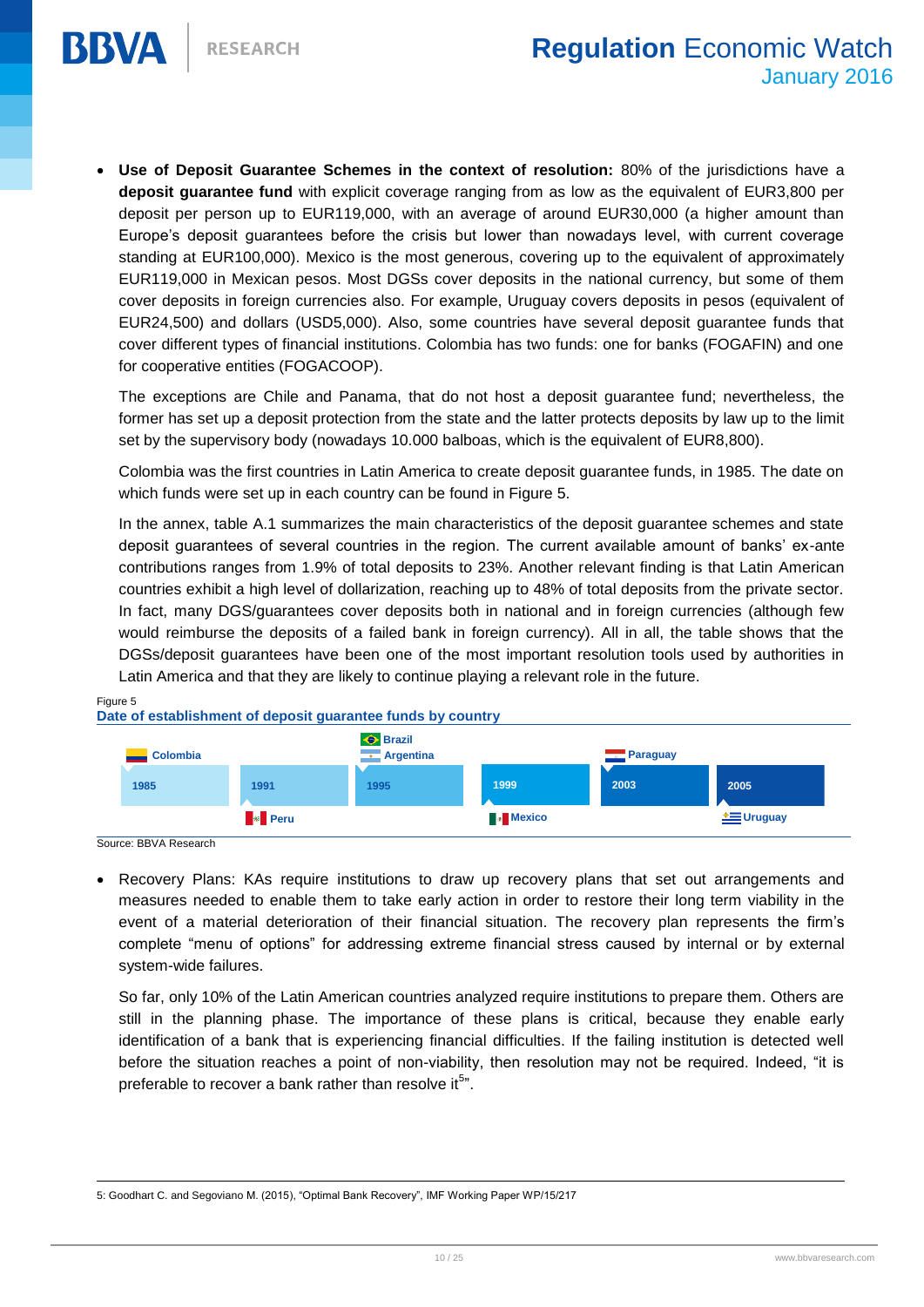

As for the differences, **most resolution regimes do not conform to the KAs in certain essential areas**:

- Latin American countries have not yet implemented the **bail-in** resolution tool. This mechanism was introduced after the recent financial crisis in order to minimize bail-outs. Indeed, as mentioned above, in order to apply this tool, it is necessary that banks hold a minimum amount of eligible liabilities that can be legally, feasibly, effectively and operationally written down or converted into equity in case of a resolution. Brazil, Mexico and Argentina are likely to be the first countries to introduce this tool, but others are planning its implementation, such as Colombia. As a comparison, the FSB has recently published its international standard on Total Loss-Absorbing Capacity (TLAC) for G-SIBs. Europe implemented the bail-in tool, applicable to all banks, through its Minimum Requirement of own funds and Eligible Liabilities (MREL), included in the BRRD. And the US is currently analyzing a proposal by the Fed to implement the TLAC standard.
- So far, no **private resolution fund** has been put in place in the region. However this is an important device to enhance the availability of financial resources in a resolution process (to support institutions under resolution via loans, guarantees, asset purchases or capital for bridge banks) without the need to use taxpayers' money. Together with the DGS, it is also a very useful tool in order to minimize the occurrence of bank runs. In Europe, the Single Resolution Fund, which will merge the existing national resolution funds, made up with ex-ante contributions from financial entities, will start to be set up in 2016. In 2024 it is expected to reach 1% of total covered deposits of all banks in Member States participating in the Banking Union. The use of this fund in resolution is subject to the prior bail-in of at least 8% of total liabilities, including own funds.
- Another aspect that is missing from Latin American resolution regimes is that no jurisdiction (besides Mexico) requires the drawing up of **resolution plans**. Indeed, the resolution plan, which is prepared prior to entering a resolution procedure<sup>6</sup>, includes the strategy a firm needs to follow when it reaches the point of non-viability and once the recovery measures have failed. They should include a list of critical functions that a bank provides to the economy and whose continuity is essential, suitable resolution options depending on the firm's characteristics, potential impediments to resolution and actions to mitigate them, etc. Resolution plans are mandatory in the US, where the institutions have to prepare "Living Wills", and in Europe where the resolution authorities are in charge of their preparation.

For a summary of these findings see Table 2 below.

6: The laws of some countries, such as Panama, contain resolution or "reorganisation" plans. But those are drafted once the resolution process is started (art. 146 and 147 of Ley Bancaria).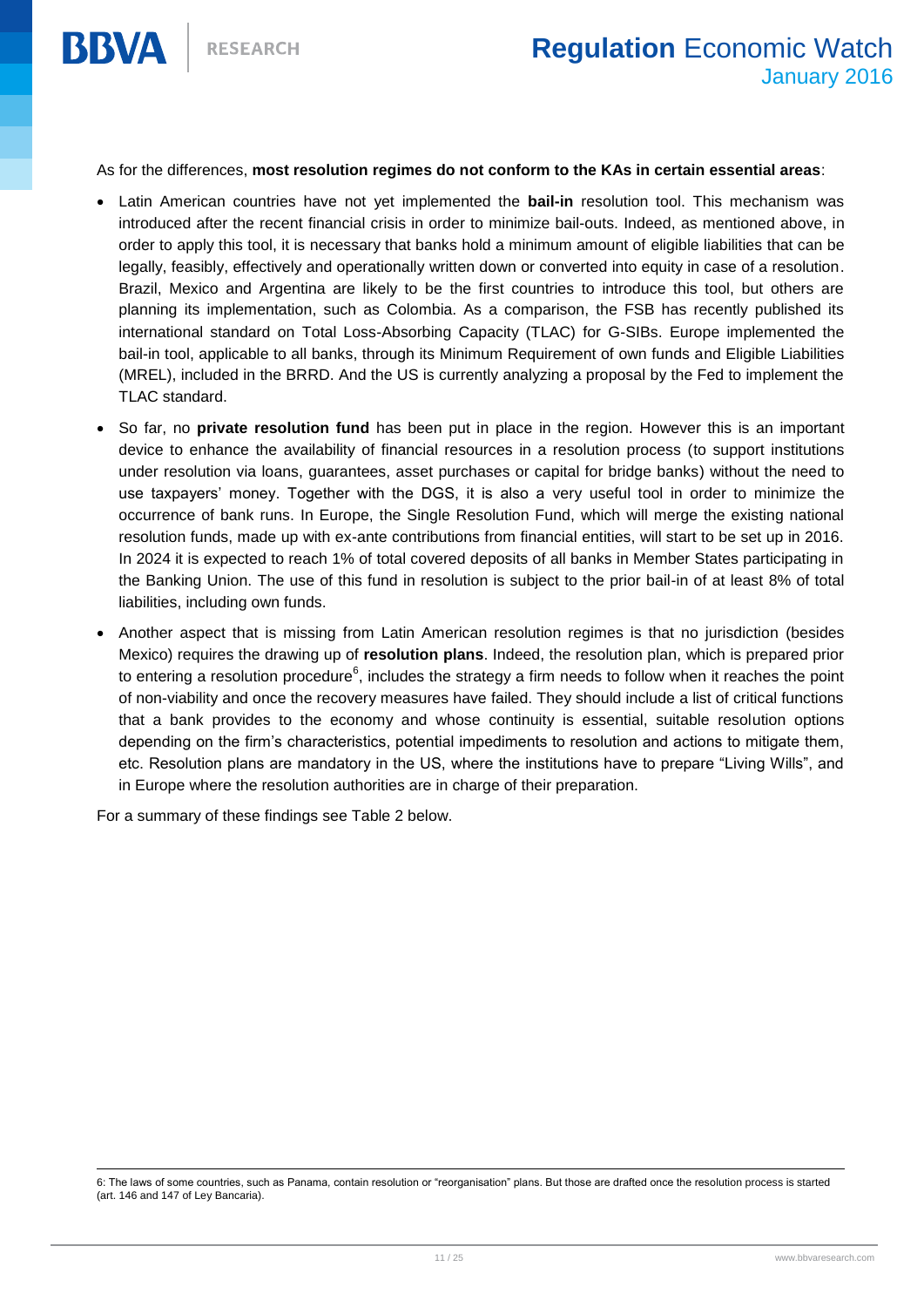



#### **Coverage of DGSs (converted to EUR) and recovery and resolution tools in Latin America**

Source: BBVA Research

**BBVA** 

An analysis of the resolution framework on a country-by country basis is presented in the following section.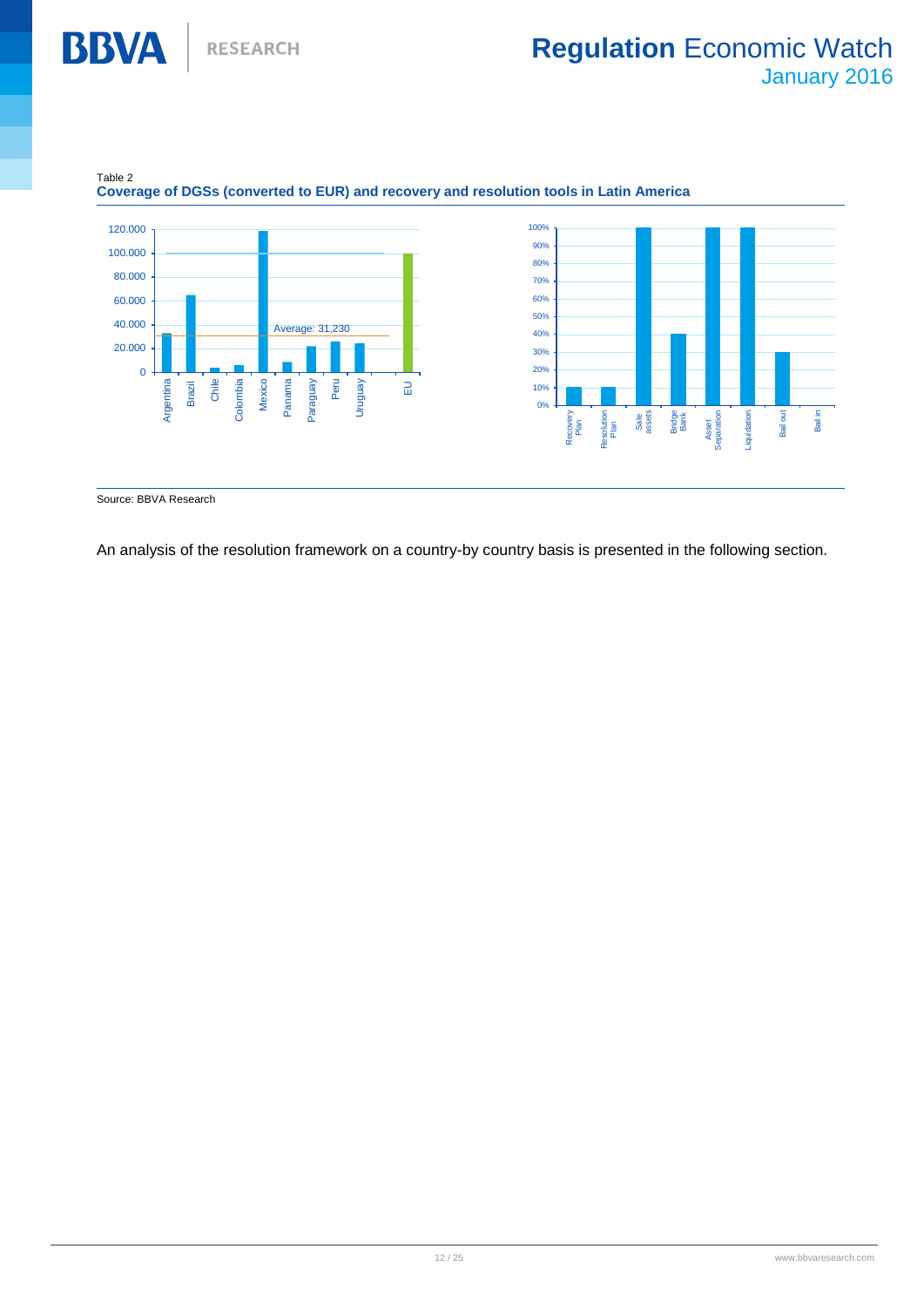**BBVA** 

## Overview of resolution frameworks country by country

|   | Argentina                                                                                                                                                                                                                                                                                                                |                         |                                                                                                                                                                                                                                                                                                                                                                         |
|---|--------------------------------------------------------------------------------------------------------------------------------------------------------------------------------------------------------------------------------------------------------------------------------------------------------------------------|-------------------------|-------------------------------------------------------------------------------------------------------------------------------------------------------------------------------------------------------------------------------------------------------------------------------------------------------------------------------------------------------------------------|
| 1 | <b>Legal Framework</b><br>The Ley de Entidades Financieras of 1977 (amended<br>several times, the latest reform dates from 2010) contains<br>references to the resolution framework (title VII).                                                                                                                         | $\overline{2}$          | <b>Scope</b><br>The law applies to banks and other financial entities (art.<br>2).                                                                                                                                                                                                                                                                                      |
| 3 | <b>Supervisory authority</b><br>The Central Bank of Argentina (BCRA) supervises the<br>financial activity through the intermediation of the<br>Superintendencia de Entidades Financerias y Cambiarias.                                                                                                                   | $\overline{\mathbf{4}}$ | <b>Resolution authority</b><br>BCRA is the resolution authority.                                                                                                                                                                                                                                                                                                        |
| 5 | <b>Triggers</b><br>There are no explicit triggers; the BCRA has ample<br>discretion to determine when to start the resolution process<br>of a bank (art. 35 Ley de Entidades Financieras).                                                                                                                               | 6                       | <b>Resolution tools</b><br>No bail-in tool. According to art. 35 of the Ley de<br>Entidades Financieras the resolution tools are: reduction<br>or increase of capital, sale of business and transfer and<br>exclusion of assets and liabilities. According to art. 10 bis<br>of Presidential Decree 540/95, SEDESA can capitalise or<br>loan funds to a failing entity. |
| 7 | <b>Deposit Guarantee Scheme</b><br>The DGS has been run by SEDESA since 1995 (Ley<br>24.458), a privately administered fund made up of ex-ante<br>contributions from financial institutions. Its coverage is for<br>up to 350,000 pesos (around EUR33,000) per deposit. Its<br>target level is 5% of the total deposits. | 8                       | <b>Resolution Fund</b><br><b>None</b>                                                                                                                                                                                                                                                                                                                                   |

#### **Observations**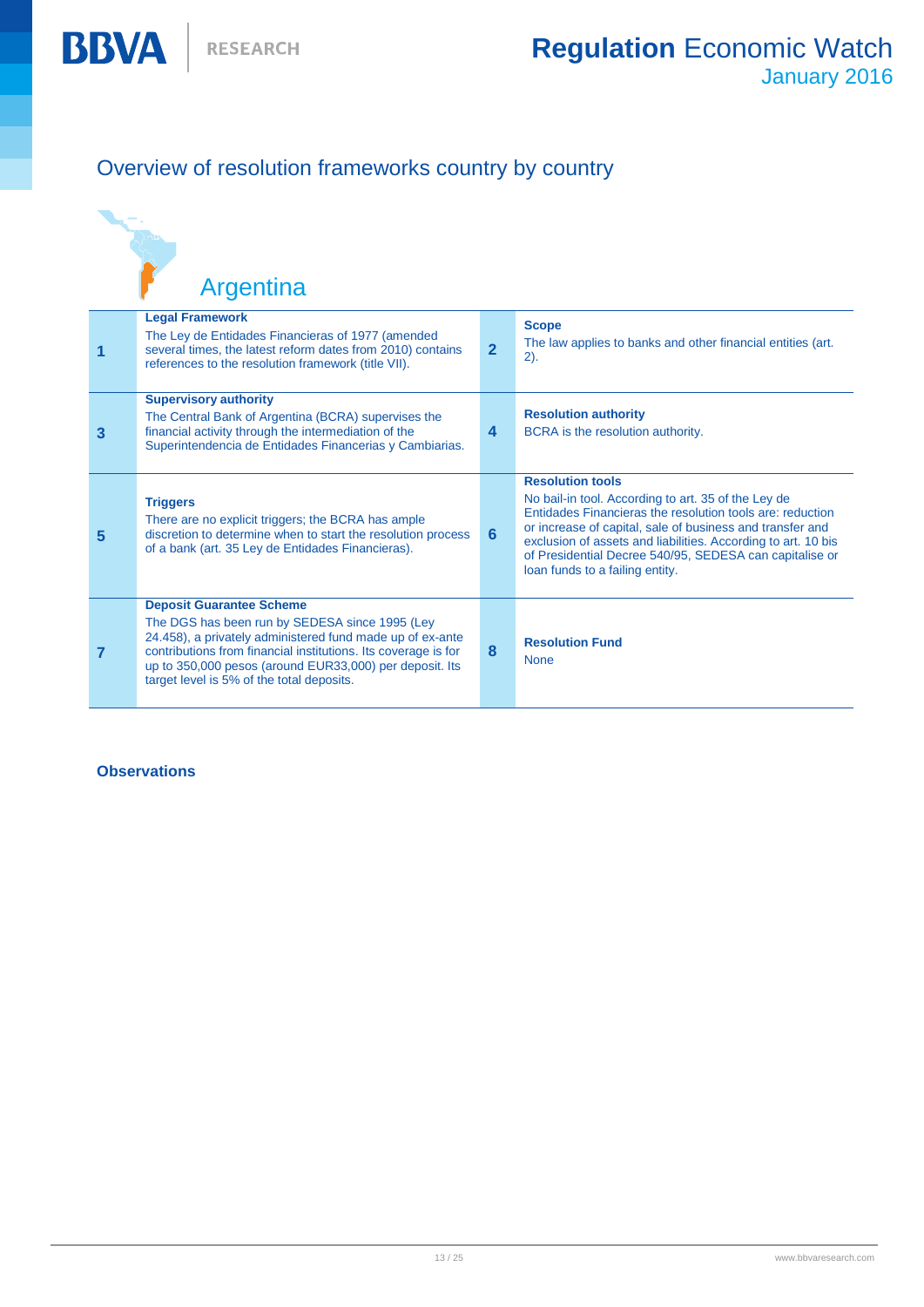**RESEARCH** 



**BBVA** 

**Brazil** 

| 1              | <b>Legal Framework</b><br>The bank resolution framework can be found in the Law<br>No. 6.024 of 1974 and Decree Law (amended several<br>times since that date). A new banking resolution law has<br>been drafted, and is currently being discussed by the<br>Congress.                                                                                                                                  | $\overline{2}$  | <b>Scope</b><br>The legal framework applies to all financial institutions.<br>However it is not clear if foreign banks with offices in<br>Brazil are covered. Non-financial entities owned by<br>financial entities are not covered.                                                                                                                                                                                                                                                                                                                                                                                                                                                                                                                                                                                                                                                                                                                                                                                                                                                                                                                                                                                                                                                                                                                                                                                                              |
|----------------|---------------------------------------------------------------------------------------------------------------------------------------------------------------------------------------------------------------------------------------------------------------------------------------------------------------------------------------------------------------------------------------------------------|-----------------|---------------------------------------------------------------------------------------------------------------------------------------------------------------------------------------------------------------------------------------------------------------------------------------------------------------------------------------------------------------------------------------------------------------------------------------------------------------------------------------------------------------------------------------------------------------------------------------------------------------------------------------------------------------------------------------------------------------------------------------------------------------------------------------------------------------------------------------------------------------------------------------------------------------------------------------------------------------------------------------------------------------------------------------------------------------------------------------------------------------------------------------------------------------------------------------------------------------------------------------------------------------------------------------------------------------------------------------------------------------------------------------------------------------------------------------------------|
| 3              | <b>Supervisory authority</b><br>Created in 1964 (Law 4.594 of 1964), the Banco Central do<br>Brasil (BCB), which is a federal agency, is the supervisor of<br>the financial system. The BCB is responsible for the<br>supervision of: commercial banks, multiple banks,<br>exchange banks, development banks, investment banks,<br>the Federal Savings Bank and credit/finance investment<br>societies. | 4               | <b>Resolution authority</b><br>The BCB is also responsible for the resolution of failed<br>banks as well as brokers, dealers, leasing, finance,<br>savings and mortgage companies, credit unions and<br>saving associations.                                                                                                                                                                                                                                                                                                                                                                                                                                                                                                                                                                                                                                                                                                                                                                                                                                                                                                                                                                                                                                                                                                                                                                                                                      |
| 5              | <b>Triggers</b><br>There are no explicit triggers; the BCB has ample<br>discretion to determine when to start the resolution process<br>of a bank (in order to preserve the integrity of the financial<br>system, regardless of a deterioration of assets or liquidity).                                                                                                                                | $6\phantom{1}6$ | <b>Resolution tools</b><br>So far, the bail-in tool is not part of the Brazilian resolution<br>framework. However, there are other tools available for<br>bank resolution processes, such as: asset separation,<br>transfers of assets and liabilities, bail-outs (with a special<br>legal authorisation), intervention, etc.<br>There are three types of special resolution regimes:<br><b>Temporary Special Administration Regime (Decree Law</b><br>2321/1987): to mitigate systemic risk and to preserve the<br>institution's operations as usual, especially its critical<br>functions.<br>Intervention (Law 6024/1974 and Decree Law<br>2321/1987): to identify the actual economic, financial and<br>operational condition of the institution and to evaluate the<br>possibility of its operational continuity. Regular operations<br>are interrupted<br>Extra-judicial liquidation (Law 6024/1974 and Decree Law<br>2321/1987): interrupts banks' regular activities. Its main<br>objective is to sell assets in order to pay creditors. It may<br>lead to ordinary liquidation or to bankruptcy.<br>The senior managers of the financial institution under<br>resolution are removed in any of these three special<br>regimes and a new administration is appointed by the<br>BCB with broad management powers, including resolution<br>powers to promote reorganisation of the institution, under<br>previous authorisation by the BCB. |
| $\overline{7}$ | <b>Deposit Guarantee Scheme</b><br>The Fondo Garantidor de Creditos (FGC) is a privately<br>administered entity created in 1995 and that covers<br>deposits up to 250.000 reales (approximately EUR65,000).<br>Brazil is one of the few countries that have set an explicit<br>coverage target: 2% of the total insured deposits. The FGC<br>is funded ex-ante by the financial institutions.           | 8               | <b>Resolution Fund</b><br><b>None</b>                                                                                                                                                                                                                                                                                                                                                                                                                                                                                                                                                                                                                                                                                                                                                                                                                                                                                                                                                                                                                                                                                                                                                                                                                                                                                                                                                                                                             |
|                |                                                                                                                                                                                                                                                                                                                                                                                                         |                 |                                                                                                                                                                                                                                                                                                                                                                                                                                                                                                                                                                                                                                                                                                                                                                                                                                                                                                                                                                                                                                                                                                                                                                                                                                                                                                                                                                                                                                                   |

#### **Observations**

According to BCB's presentation at the FSB Regional Consultative Group for Americas the BCB is conducting studies to update the Brazilian resolution framework with a new law expected to be published at the end of 2015. There are plans to adjust the current resolution framework by including the bail-in and bridge bank tools, requiring D-SIBs to draft recovery plans, setting up specific resolution plans for D-SIBs and generic ones for other institutions and assessing resolvability of supervised institutions in licensing and supervision processes.

It is worth mentioning that Brazil hosts several G-SIBs and that it is one of the only countries that have so far signed a Cross-border Cooperation Agreement (COAG) with Spain and the United Kingdom, the other two members of the Crisis Management Group (CMG) for the Santander Group.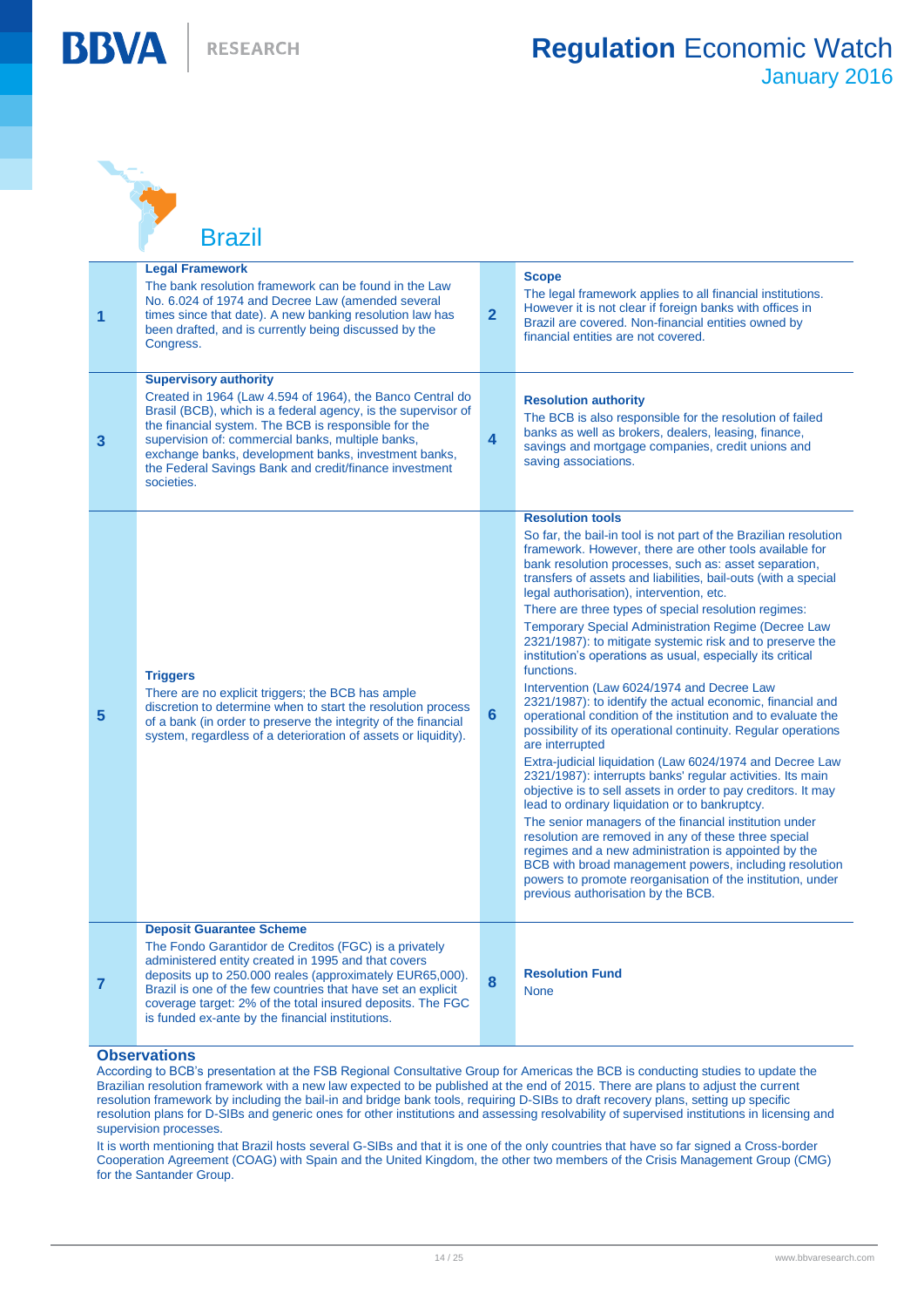

Normal Contractor

**BBVA** 

**Chile** 

| 1 | <b>Legal Framework</b><br>The resolution framework is to be found in the Chilean<br>General Banking Act (Ley General de Bancos), title XV<br>articles 24 and 118-153.                                                                                                                                                                                                                                                                                                                                                                                                                                                                                                                                                                                       | $\overline{2}$          | <b>Scope</b><br>The law applies to banks and other financial entities (art.<br>$2)$ .                                                                                                                                  |
|---|-------------------------------------------------------------------------------------------------------------------------------------------------------------------------------------------------------------------------------------------------------------------------------------------------------------------------------------------------------------------------------------------------------------------------------------------------------------------------------------------------------------------------------------------------------------------------------------------------------------------------------------------------------------------------------------------------------------------------------------------------------------|-------------------------|------------------------------------------------------------------------------------------------------------------------------------------------------------------------------------------------------------------------|
| 3 | <b>Supervisory authority</b><br>The supervisory authority is the Superintendencia de<br>Bancos e Instituciones Financieras de Chile (SBIF).                                                                                                                                                                                                                                                                                                                                                                                                                                                                                                                                                                                                                 | $\overline{\mathbf{4}}$ | <b>Resolution authority</b><br>The supervisor, SBIF, is also the resolution authority in<br>Chile. The superintendent, in coordination with the<br>Chilean central bank, can declare the resolution of a bank.         |
| 5 | <b>Triggers</b><br>According to art. 118 of the Ley General de Bancos the<br>"facts that raise fears about an entity's financial situation"<br>are: basic capital (after deducting losses) below 3%, total<br>capital ratio below 8% triggers the preventive capitalisation<br>of a bank.<br>According to art. 122 of the Ley General de Bancos the<br>"solvency problems that endanger an entity's payment of<br>its obligations" are: basic capital (after deducting losses)<br>below 2%, total capital ratio below 5% triggers the creditors<br>agreement phase.<br>But it is the SBIF that determines when a bank needs to be<br>liquidated: whenever it establishes that "the bank does not<br>have enough solvency to continue operating" (art. 130). | 6                       | <b>Resolution tools</b><br>There is no bail-in mechanism in Chile so far. However<br>several tools exist such as: transfer of asssets and<br>liabilities to another institution and forced mergers or<br>acquisitions. |
| 7 | <b>Deposit Guarantee Scheme</b><br>There is no specific fund created in order to guarantee the<br>deposits. However, the central bank provides a guarantee<br>for current accounts (art. 132). Furthermore, according to<br>articles 144-153 the state guarantees 90% of households'<br>deposits up to a limit of 120 "Unidades de fomento"<br>(approximately 3 million pesos or EUR3,800).                                                                                                                                                                                                                                                                                                                                                                 | 8                       | <b>Resolution Fund</b><br><b>None</b>                                                                                                                                                                                  |

#### **Observations**

According to the General Banking Act there are three resolution mechanisms:

- Preventive capitalisation (Capitalización preventiva): banks which do not meet the above-mentioned triggers, including a total capital ratio of at least 8%, have 30 days to seek a capital increase.

- Creditors agreement (Acuerdo con acreedores): If the preventative capitalisation fails and the total capital ratio falls below 5%, the bank has 10 days to negotiate a solution with its debtors (excluding preferred creditors, depositors and current account holders). The options, among the list in art. 123 are: to convert debt into equity and to extend the corresponding maturities.

- Finally if all else fails, a mandatory liquidation is triggered (Liquidación forzosa).

A reform of the General Banking Act is currently under discussion to include, among other things, more resolution tools such as the bridge bank mechanism.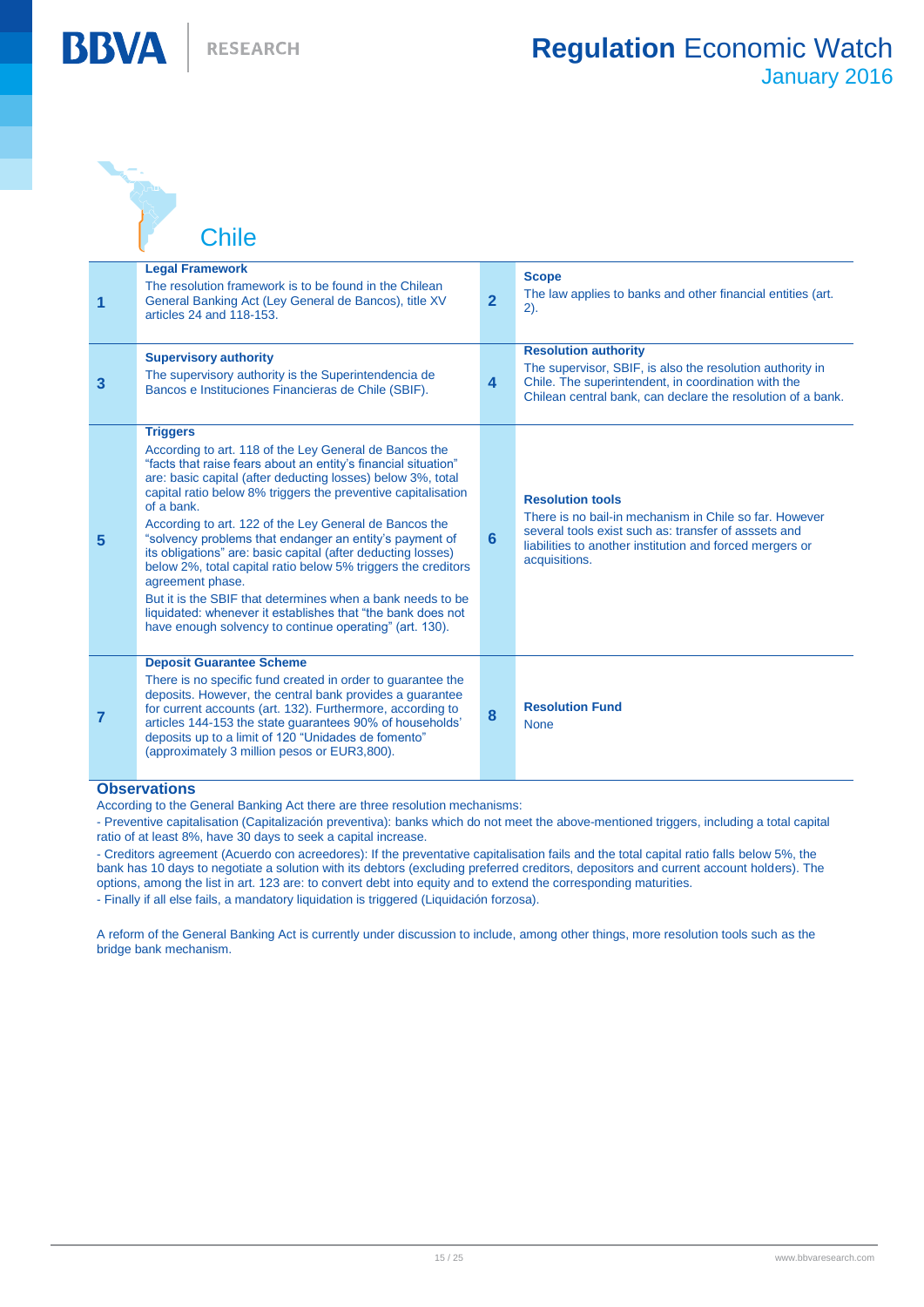BBVA

Colombia

| 1 | <b>Legal Framework</b><br>The Estatuto Organico del Sistema Financiero, EOSF, of<br>1993 (as amended several times by Ley 510 of 1999 and<br>Ley 1328 of 2009) provides the basis for, among other<br>topics, supervision and resolution (liquidation) of financial<br>entities. | $\overline{2}$ | <b>Scope</b><br>According to articles 1 to 5 of the EOSF, the law applies<br>to all credit institutions and insurance companies in<br>Colombia.                                                                                                                                                                                                                                                                                                                                                                                                                                                                                                                   |
|---|----------------------------------------------------------------------------------------------------------------------------------------------------------------------------------------------------------------------------------------------------------------------------------|----------------|-------------------------------------------------------------------------------------------------------------------------------------------------------------------------------------------------------------------------------------------------------------------------------------------------------------------------------------------------------------------------------------------------------------------------------------------------------------------------------------------------------------------------------------------------------------------------------------------------------------------------------------------------------------------|
| 3 | <b>Supervisory authority</b><br>The supervision of the financial system is provided by the<br>Superintendencia Financiera de Colombia (SFC) which is<br>ascribed to the National Treasury (Ministerio de Hacienda<br>y Crédito Público).                                         | 4              | <b>Resolution authority</b><br>The resolution authorities are the SFC and the Fondo de<br>Garantías de Instituciones Financieras (FOGAFIN), an<br>autonomous government administered organism created<br>in 1985 and that is in charge, among other things, of<br>managing the national Deposit Guarantee Scheme (art.<br>318-320 EOSF).                                                                                                                                                                                                                                                                                                                          |
| 5 | <b>Triggers</b><br>The takeover triggering events are determined by the SFC<br>and include, among others: non-compliance with minimum<br>capital requirements, net worth reduced below 50% of<br>subscribed capital, etc. (articles 113-114 of EOSF).                            | $6\phantom{a}$ | <b>Resolution tools</b><br>Excluding the bail-in mechanism, Colombian authorities<br>have at their disposal a wide array of resolution tools that<br>they have effectively applied in the past, such as:<br>imposing mergers and acquisitions, sale of business,<br>capital injections, transfer of assets and liabilities, etc.<br>One interesting fact in the Colombian resolution<br>framework is that the process is different depending on<br>the level of systemic risk of the failing bank: FOGAFIN is<br>authorised to directly inject funds (guarantees, loans or<br>nationalisation) to recapitalise a failing or likely to fail<br>$entity^{\prime}$ . |
| 7 | <b>Deposit Guarantee Scheme</b><br>There are two DGS in Colombia: FOGAFIN and<br>FOGACOOP (banks and cooperatives/rural banks)<br>respectively). The coverage is 20 million Colombian pesos<br>(around EUR 6,000) per deposit.                                                   | 8              | <b>Resolution Fund</b><br>None. However Fogafin, as the manager of the Deposit<br>Insurance, has ample attributions during a resolution<br>process, as it may use its reserves to nationalize troubled<br>banks, buy assets, issue guarantees, and issue loans.                                                                                                                                                                                                                                                                                                                                                                                                   |

#### **Observations**

The objectives of the Colombian resolution framework are: to protect depositors, to protect the payment system and to minimise bailouts. Colombia has enacted a procedure called "takeover and administrative mandatory liquidation" (toma de posesión y liquidación forzosa administrativa) in regards to the financial entities supervised by the SFC. This procedure can be found in articles 114-117 and 290-302 of the EOSF and in Part 9 of the Decree 2555 of 2010. An institution may be intervened in by the SFC with the previous approval of its advisory board and with the authorisation of the National Treasury. The SFC will have two months to determine whether liquidating it, recovering it or applying other measures will result in better conditions for the depositors and investors (art. 115 and 116 of EOSF). If the liquidation process is chosen, FOGAFIN will monitor it and will designate a public agent who will be in charge of the process.

There are two resolution procedures: i) "banco abierto" (FOGAFIN is the resolution authority): for entities whose failure represents a threat to the payments systems. Depending on the degree of insolvency, FOGAFIN may take it over if that is necessary to safeguard the economic stability, and ii) "banco cerrado" (SFC is the resolution authority): applied to failed banks for which no private solution has been found, providing that they do not represent a threat to the payment systems. This process is done either through the purchase of assets and transfer of liabilities (so far this mechanism has not been applied) or by liquidating the bank.

Colombia experienced a severe banking crisis in 1999 that was caused, among other factors, by a substantial increase in credit especially in the mortgage sector. Several financial entities collapsed and many others had to be recapitalised through bail-outs. During the crisis, FOGAFIN had an active role. Among other measures, the authority took over Interbanco that was later merged with Compañía de Financiamiento Comercial Aliadas creating Banco Aliadas as a result. Another entity that was nationalised by FOGAFIN was Granahorrar. Three small entities were taken over and then liquidated: Pacífico, Andino and Selfín8.

Colombia is not a member of the FSB and, as such, does not have an implicit obligation of compliance with the KAs by end 2015. However it is in the process of evaluating the implementation of recovery plans (required by either SFC or FOGAFIN) and several resolution tools such as the bridge bank and bail-in mechanisms. The Committee for the Security of the Financial System (SFC. FOGAFIN, Banco de la República with the participation of the Finance Minister) will be responsible for defining a road-map to implement the reforms to the resolution framework.

 $\overline{a}$ 7: https://www.fogafin.gov.co/default/que-es-fogafin/principales-actividades/mecanismos-de-resoluci%C3%B3n

<sup>8</sup> "Banking Institutions in Colombia, consequence of a constant movement in Banking sector", A. M. Mora Cuartas, M. Serna Rodríguez, N. Serna Rodríguez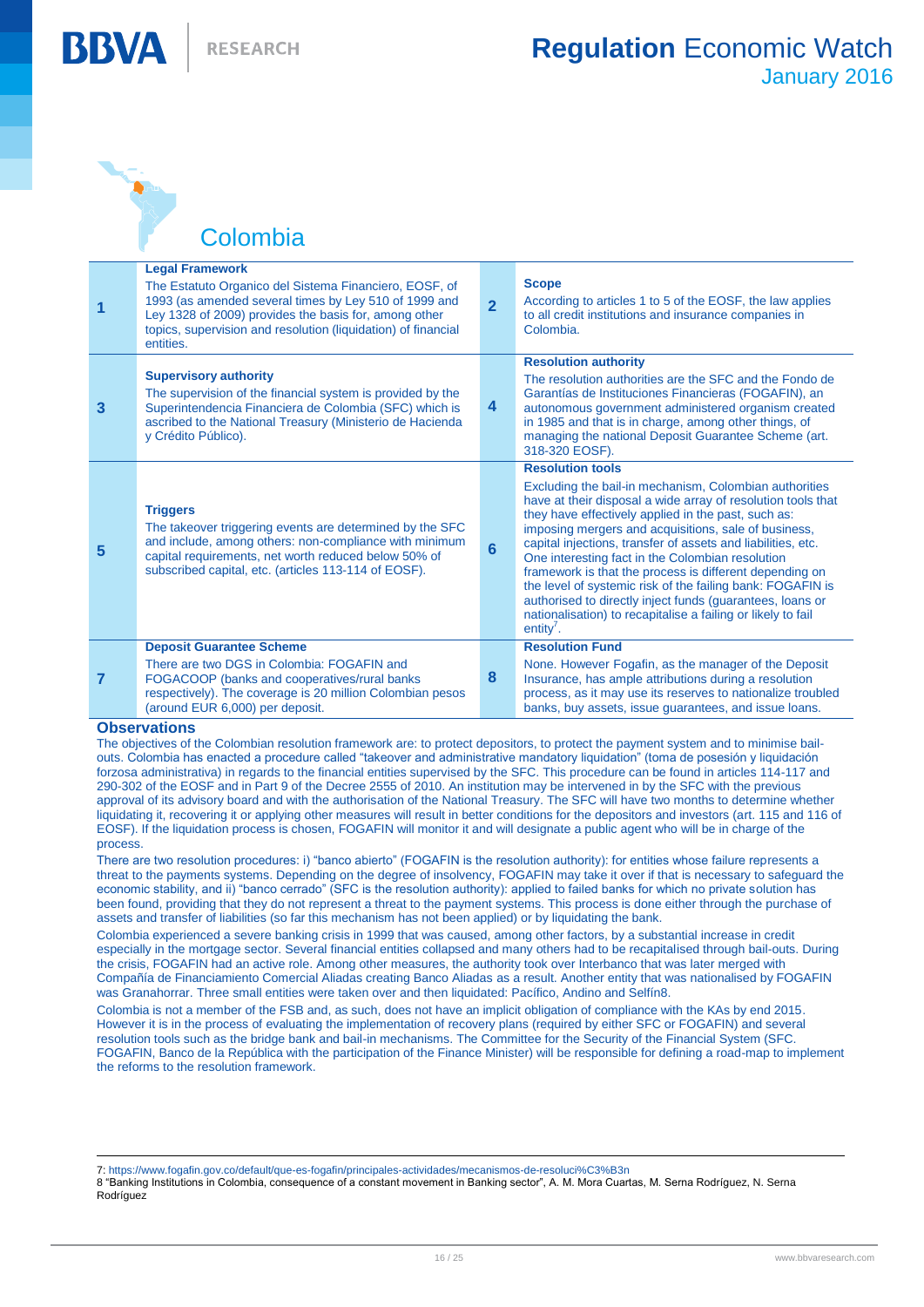ANT A **Mexico** 

**BBV4** 

| 1 | <b>Legal Framework</b><br>The banking supervisory and resolution framework can be<br>found in the Ley de Instituciones de Crédito from 1990<br>(amended several times after that date, the latest reform<br>being in January 2014).                                                                                                                                                                                                                                                  | $\overline{2}$          | <b>Scope</b><br>Article 2 of the Ley de Instituciones de Crédito states that<br>the law only applies to banks (insurance companies aren't<br>covered).                                                                                                                                                                                                                                                                                                                                                    |
|---|--------------------------------------------------------------------------------------------------------------------------------------------------------------------------------------------------------------------------------------------------------------------------------------------------------------------------------------------------------------------------------------------------------------------------------------------------------------------------------------|-------------------------|-----------------------------------------------------------------------------------------------------------------------------------------------------------------------------------------------------------------------------------------------------------------------------------------------------------------------------------------------------------------------------------------------------------------------------------------------------------------------------------------------------------|
| 3 | <b>Supervisory authority</b><br>The Comisión Nacional Bancaria y de Valores (CNBV) is<br>the authority in charge of bank supervision. It is a public<br>agency ascribed to the Secretariat of Finance and Public<br>Credit with technical autonomy and executive powers over<br>the Mexican financial system. The Central Bank has<br>supervisory faculties over certain topics, such as payment<br>systems.                                                                         | $\overline{\mathbf{4}}$ | <b>Resolution authority</b><br>The resolution and liquidation of banks are administered<br>by the Instituto para la Protección del Ahorro Bancario<br>(IPAB) an independent government administered<br>organism created in 1999. It is also the bank savings<br>protection institute and runs the national DGS.                                                                                                                                                                                           |
| 5 | <b>Triggers</b><br>If the capital ratio of an entity is below 10%, the CNBV can<br>start to apply corrective measures. If the ratio falls below<br>the 8% limit, the IPAB can start a resolution process. If the<br>entity is non-systemic, it can be liquidated through a<br>procedure called "Liquidación Judicial Bancaria". If the<br>financial authorities determine that the bank is systemic, it<br>can receive financial support in order to keep its operations<br>running. | 6                       | <b>Resolution tools</b><br>Although Mexico is part of the G20, it has not yet<br>implemented the bail-in tool. However the law recognises<br>several resolution tools such as transfer of assets and<br>liabilities to another institution, power to take control of an<br>entity, or the creation of a bridge bank administered by the<br>IPAB. According to the FSB's Thematic Review on<br>Resolution Regimes of 11 April 2013, the IPAB may<br>override shareholder rights without court involvement. |
| 7 | <b>Deposit Guarantee Scheme</b><br>Run by the IPAB it covers up to 400,000 "Investment Units"<br>which as of today correspond to roughly 2.1 million<br>Mexican pesos (or EUR119,000). The contributions to this<br>fund are made ex-ante by the financial institutions based<br>on the size of their liabilities.                                                                                                                                                                   | 8                       | <b>Resolution Fund</b><br><b>None</b>                                                                                                                                                                                                                                                                                                                                                                                                                                                                     |

#### **Observations**

In 1994 Mexico suffered a profound financial and banking crisis. As a result, twelve banks were intervened in or liquidated by the IPAB (Banca Unión, Pronorte, Cremi, Obrero, etc.). All other banks had to receive financial support in order to stay in business.

Mexico is not the home authority of any G-SIBs, but is host authority of twelve banks which are subsidiaries of a G-SIB.

The CNBV has powers to require recovery plans to banks (art. 119 of the Ley de Instituciones de Crédito requires banks to develop a "contingency plan"), IPAB has powers to require the necessary information for the development of resolution plans.

In Mexico there is a Constitutional remedy called "Amparo". Its reform in 2013 provides that a resolution process cannot be suspended and judicial review may either reverse a resolution action or grant financial compensation if reversal is impossible or excessively burdensome9.

Mexico has fully participated in the CMGs of three G-SIFIs, and has subscribed one specific Cooperation Agreement. Additionally, Mexico, through the banking supervisor (CNBV), has also signed several MoUs to facilitate cooperation and exchange of information between authorities<sup>10</sup>. (PRESENTATION "KEY ATTRIBUTES OF EFFECTIVE RESOLUTION REGIMES AND THE FINANCIAL REFORM IN MEXICO")

In the field of regulation, the financial reform approved last year, provides rules for the authorities to manage the resolution or liquidation of banks in cases of liquidity squeezes and insolvency. The specifics cover lending of last resort with equity shares as collateral, bank contingency plans for adverse scenarios, and ring-fencing actions, for example, in the case of majority shareholder problems. In addition to the liquidation regime, the legislation contemplates a mechanism for prompt corrective actions, as well as a resolution regime. Also, an expedient bank judicial liquidation process, separated from the Bankruptcy Law, and a legal framework for transfer of assets

and liabilities are established.

Another very important addition to the Ley de Instituciones de Crédito is article 241 that introduces a specific creditor hierarchy in the case of a bank liquidation process.

9: FSB, Towards full implementation of the FSB Key Attributes of Effective Resolution Regimes for Financial Institutions, 12 November 2014 10: Presentation "Key Attributes of effective resolution regimes and the financial reform in Mexico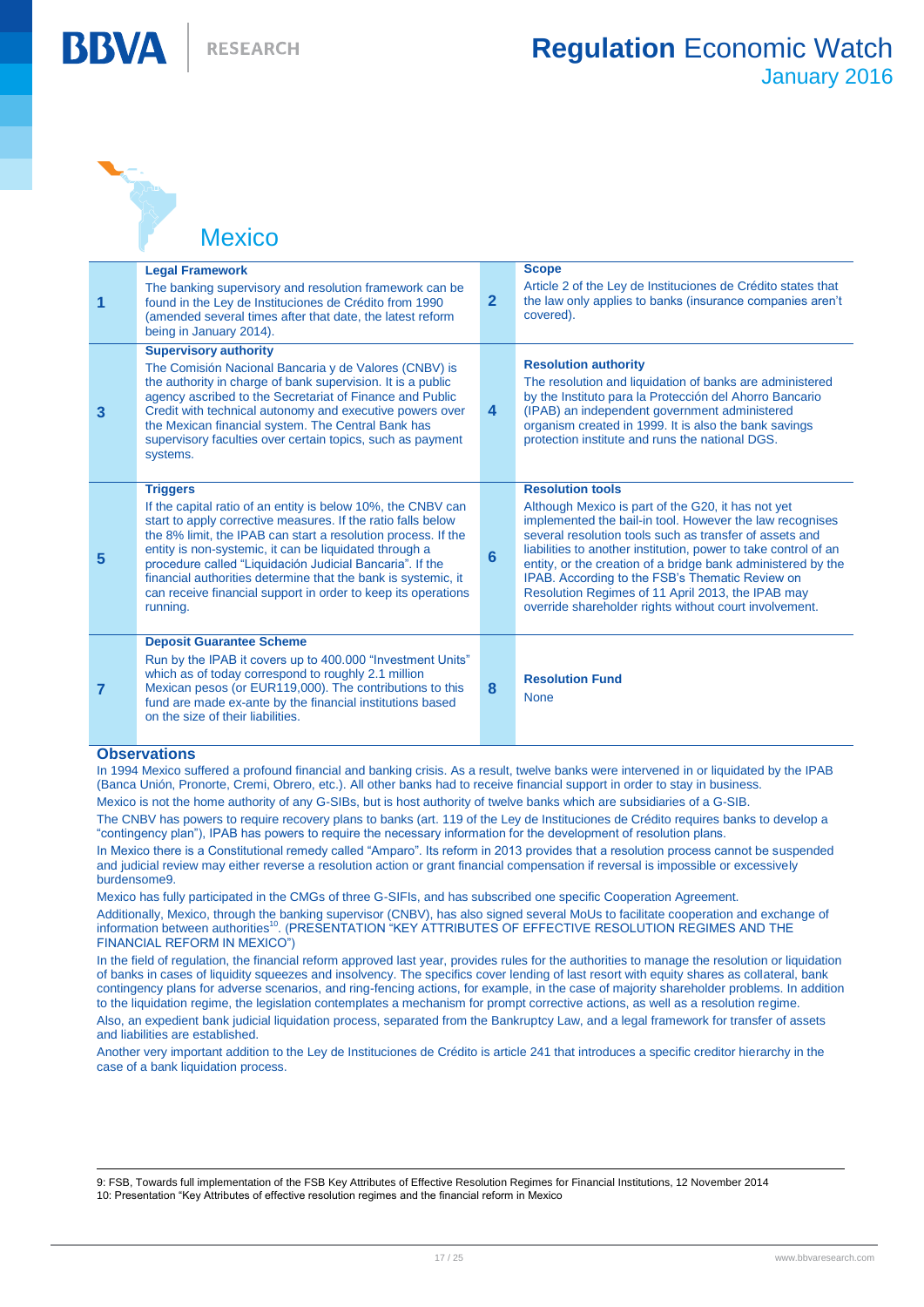

ANT A

**BBVA** 

Panama

|   | <b>Legal Framework</b><br>The Ley Bancaria of 1970 (as amended several times, the<br>last reform being enacted through Decreto Ley 2 of 2008).                                                                                                                                         | $\mathbf{2}$   | <b>Scope</b><br>The law applies to banks and to other non-bank non-<br>financial entities affiliated to banks (art. 1).                                                                                                                                                                                                                                              |
|---|----------------------------------------------------------------------------------------------------------------------------------------------------------------------------------------------------------------------------------------------------------------------------------------|----------------|----------------------------------------------------------------------------------------------------------------------------------------------------------------------------------------------------------------------------------------------------------------------------------------------------------------------------------------------------------------------|
| 3 | <b>Supervisory authority</b><br>Created in 1998, the Superintendencia de Bancos (SBP),<br>an autonomous and independent body, regulates and<br>supervises the financial activity of banks, their business<br>and other entities and activities assigned by any other laws<br>(art. 4). | 4              | <b>Resolution authority</b><br>The resolution authority is also the supervisor, that is, the<br>SBP.                                                                                                                                                                                                                                                                 |
| 5 | <b>Triggers</b><br>According to art. 132, there are several triggers for<br>resolution. The SBC has also discretion to intervene a bank<br>when it determines that its capital and/or liquidity position is<br>sufficiently deteriorated.                                              | $6\phantom{a}$ | <b>Resolution tools</b><br>The resolution tools are to be found in articles 145 and<br>146 of the Ley Bancaria, under the "reorganisation"<br>section. The person in charge of this process, who is<br>nominated by the SBC can: write down capital<br>instruments, nominate new administrators, force M&A<br>operations, sale assets and recommend its liquidation. |
|   | <b>Deposit Guarantee Scheme</b><br>Panama has not established a deposit guarantee fund,<br>however, according to art. 167, deposits up to 10,000<br>balboas (equivalent to EUR8,800) are covered by law.                                                                               | 8              | <b>Resolution Fund</b><br><b>None</b>                                                                                                                                                                                                                                                                                                                                |

#### **Observations**

The resolution framework of banks in Panama is found in the Ley Bancaria in chapter XV (corrective measures), XVI (administrative and operating take over), XVII (reorganisation) and XVIII (forced liquidation). During the resolution process the SBP has ample discretion to; nominate an adviser to review the possible corrective measures to apply, to take over a bank, to appoint a person in charge of the reorganisation process and to liquidate the bank.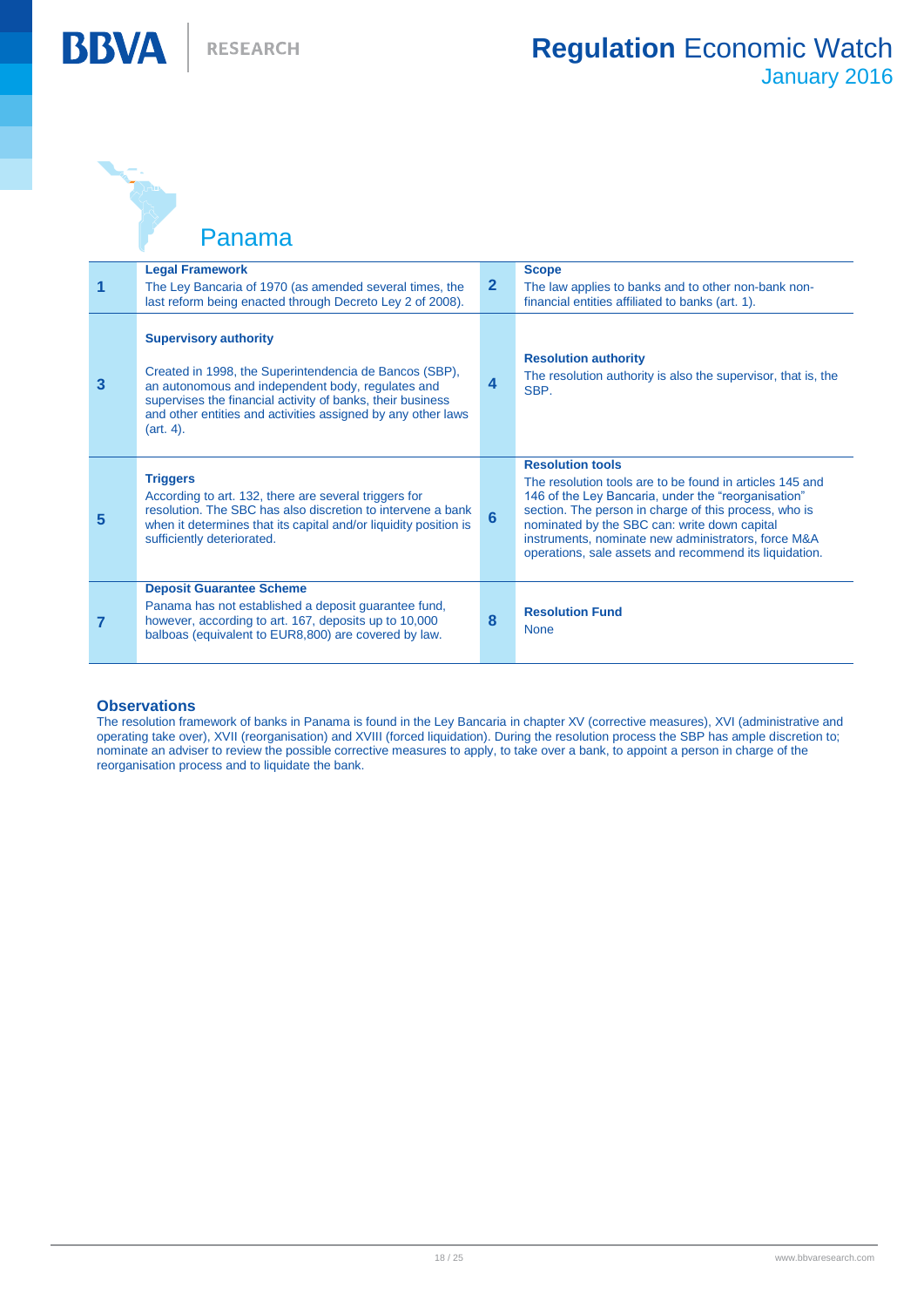RESEARCH

**BBVA** 



Paraguay

| 1              | <b>Legal Framework</b><br>The legal framework can be found in Ley 861 "General de<br>Bancos, financieras y otras entidades de crédito", which<br>was enacted in 1996. In 2003, Paraguay was engaged in a<br>profound financial reform by passing Ley 2.334 "De<br>Garantía de Depósitos y Resolución de Entidades de<br>Intermediación Financiera". The latter regulates the<br>resolution regime in replacement of the relevant chapters<br>of the former.                                                                                                                                                                                                                                                                                                                                                                                                                                                                                                                                                                                                                                                                                                                                                                                             | $\overline{2}$ | <b>Scope</b><br>The law applies to Banks and other financial entities (art.<br>1 of Law 861/96)                                                                   |
|----------------|---------------------------------------------------------------------------------------------------------------------------------------------------------------------------------------------------------------------------------------------------------------------------------------------------------------------------------------------------------------------------------------------------------------------------------------------------------------------------------------------------------------------------------------------------------------------------------------------------------------------------------------------------------------------------------------------------------------------------------------------------------------------------------------------------------------------------------------------------------------------------------------------------------------------------------------------------------------------------------------------------------------------------------------------------------------------------------------------------------------------------------------------------------------------------------------------------------------------------------------------------------|----------------|-------------------------------------------------------------------------------------------------------------------------------------------------------------------|
| 3              | <b>Supervisory authority</b><br>The Paraguayan financial system is supervised by the<br>Superintendencia de Bancos, which belongs to the Central<br>Bank of Paraguay (BCP).                                                                                                                                                                                                                                                                                                                                                                                                                                                                                                                                                                                                                                                                                                                                                                                                                                                                                                                                                                                                                                                                             | 4              | <b>Resolution authority</b><br>The BCP, through the Superintendencia de Bancos and<br>the Fondo de Garantía de Depósitos (FGD) are the<br>resolution authorities. |
| 5              | <b>Triggers</b><br>According to arts. 6 and 7 of Law 2.334, two steps are<br>contemplated: regularisation and resolution. The<br>regularisation process is triggered whenever the banks and<br>financial entities incur in the situations stated in art. 6 of the<br>aforementioned law, i.e. reduction of the solvency index<br>below the minimum requirement, whenever a bank needs<br>to access lender of last resort facilities provided by the<br>BCP, etc. Furthermore, the bank or financial entity must<br>submit a recovery plan (not an ex-ante one, it is developed<br>when then bank is in a specific situation) to the<br>Superintendencia de Bancos. This authority will determine<br>if the proposed plans suffice. If the outcome is positive, the<br>bank will have 90 days to comply with the requirements<br>stated in the plan. If the irregularities are not rectified, the<br>central bank shall initiate the resolution process. The<br>objective of the resolution process is to separate the good<br>assets and to liquidate the remaining ones. As soon as the<br>resolution process starts the BCP reimburses the<br>depositors with funds from the FGD. Following that the<br>FGD manages the sale of the remaining assets. | 6              | <b>Resolution tools</b><br>Bridge bank and sales and mergers.                                                                                                     |
| $\overline{7}$ | <b>Deposit Guarantee Scheme</b><br>Created by Law 2.334, the FGD is administered by the<br>BCP. Its funds are both public and private. It covers<br>deposits in foreign currencies. The coverage is up to 75<br>monthly minimum wages, that is, around 137 million<br>quaranies (approximately EUR22,000). The fund target<br>ratio is determined by Law 2.334 at 10% of total deposits.                                                                                                                                                                                                                                                                                                                                                                                                                                                                                                                                                                                                                                                                                                                                                                                                                                                                | 8              | <b>Resolution Fund</b><br><b>None</b>                                                                                                                             |

#### **Observations**

The FGD is undertaking and coordinating initiatives with other members of the financial safety net, in order to protect consumers and to monitor and promote financial stability. Such efforts include the improvement of an Early Warning System and performing micro and macro stress-testing.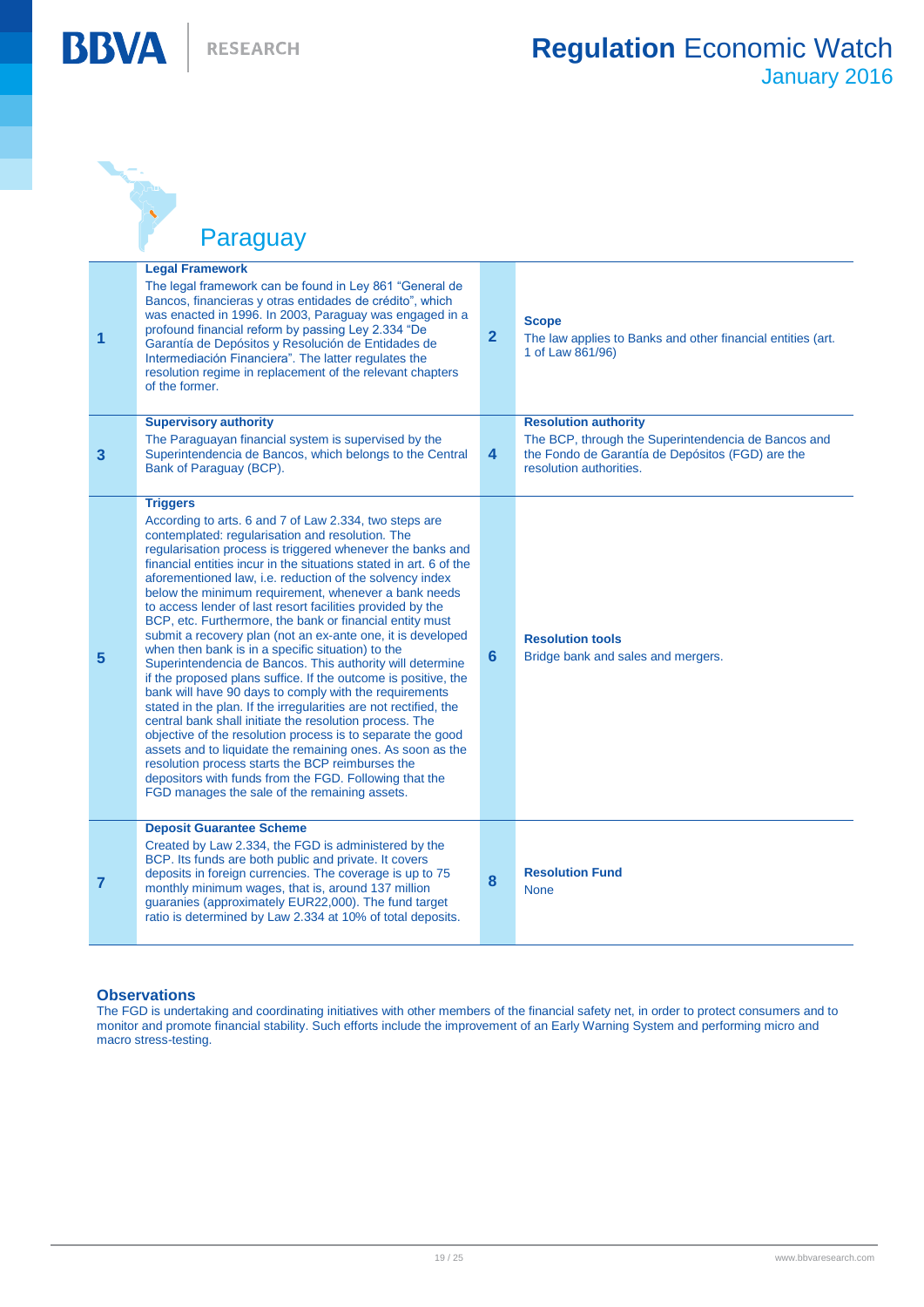

THE R. P.

**BBVA** 

Peru

| $\overline{1}$ | <b>Legal Framework</b><br>Ley General del Sistema Financiero y del Sistema de<br>Seguros y Orgánica de la Superintendencia de banca y<br>seguros (LGSF) of 1996. The latest reform was in 2012.                                                                                                                                                                                                                                                                                                                                                                                                                                                                                                                                                                                                                                                                                                                                                                                                                                                                                                                                                                                                                                                                        | $\overline{2}$          | <b>Scope</b><br>The law applies to all credit institutions and insurance<br>companies.                                                                                                                                                                                                   |
|----------------|------------------------------------------------------------------------------------------------------------------------------------------------------------------------------------------------------------------------------------------------------------------------------------------------------------------------------------------------------------------------------------------------------------------------------------------------------------------------------------------------------------------------------------------------------------------------------------------------------------------------------------------------------------------------------------------------------------------------------------------------------------------------------------------------------------------------------------------------------------------------------------------------------------------------------------------------------------------------------------------------------------------------------------------------------------------------------------------------------------------------------------------------------------------------------------------------------------------------------------------------------------------------|-------------------------|------------------------------------------------------------------------------------------------------------------------------------------------------------------------------------------------------------------------------------------------------------------------------------------|
| $\mathbf{3}$   | <b>Supervisory authority</b><br>The Superintendencia de Banca y Seguros (SBS) is the<br>supervisory authority for the entities of the financial system,<br>including the insurance companies.                                                                                                                                                                                                                                                                                                                                                                                                                                                                                                                                                                                                                                                                                                                                                                                                                                                                                                                                                                                                                                                                          | $\overline{\mathbf{4}}$ | <b>Resolution authority</b><br>The SBS is the resolution authority.                                                                                                                                                                                                                      |
| $5\phantom{1}$ | <b>Triggers</b><br>The LGSF mentions three types of intervention regimes:<br>a) Art. 95 lays down the conditions in order to submit an<br>entity to the surveillance regime. These conditions are: i)<br>failure to comply with reserve requirements; ii) use of the<br>credit support of the central bank for a period of time, and<br>iii) violations of individual or aggregate limits which reveal<br>improper conduct of business, among other causes.<br>b) Art. 104 of the Law lays down the conditions in order to<br>initiate an intervention of an entity by the SBS. The<br>conditions for intervention are: a) when an institution<br>suspends payment of its obligations, b) when the ratio of<br>capital divided by risk weighted assets is below 5% (art.<br>199), c) when the bank does not comply with the<br>obligations stated in the recovery plan (not an ex-ante one,<br>it is developed when then bank is in a specific situation) or<br>d) when the reduction of own funds is greater than 50%<br>during a twelve month period.<br>c) Art. 114 lays down the conditions to dissolve and<br>liquidate a financial entity: i) failure of the intervention<br>regime, and ii) if the reasons set out in the Ley General de<br>Sociedades are met. | $6\phantom{1}6$         | <b>Resolution tools</b><br>No bail-in tool. The SBS has the authority to assess the<br>patrimony and to net the losses against the legal and<br>facultative reserves or against the capital; and to transfer<br>(totally or partially) the assets and liabilities as provided by<br>law. |
| $\overline{7}$ | <b>Deposit Guarantee Scheme</b><br>Created in 1991, the privately-government administered<br>Fondo de Seguro de Depósitos (FSD) is the national DGS<br>in Peru. For the period of Sept. - Nov. 2015 it covers<br>deposits in national or foreign currency up to 95,324 soles<br>per deposit (approximately EUR26,000) <sup>11</sup> and it is financed<br>ex-ante by the financial institutions. The coverage is<br>updated every three months by the SBS.                                                                                                                                                                                                                                                                                                                                                                                                                                                                                                                                                                                                                                                                                                                                                                                                             | 8                       | <b>Resolution Fund</b><br><b>None</b>                                                                                                                                                                                                                                                    |

#### **Observations**

 $\overline{\phantom{a}}$ 

The SBS has intervened in several resolution processes of various financial entities. The most recent case was in June 2015 when the SBS had to resolve Caja Rural Señor de Luren. The resolution authority had to apply the transfer of assets and liabilities tool, with the Caja Municipal de Arequipa being the successful bidder. In order to facilitate the transfer, the SBS asked the FSD to make a cash contribution of 79.5 million soles

<sup>11</sup> http://www.fsd.org.pe/paginas/06-monto-maximo.html

<sup>12</sup> http://www.fsd.org.pe/paginas/09-Casos.html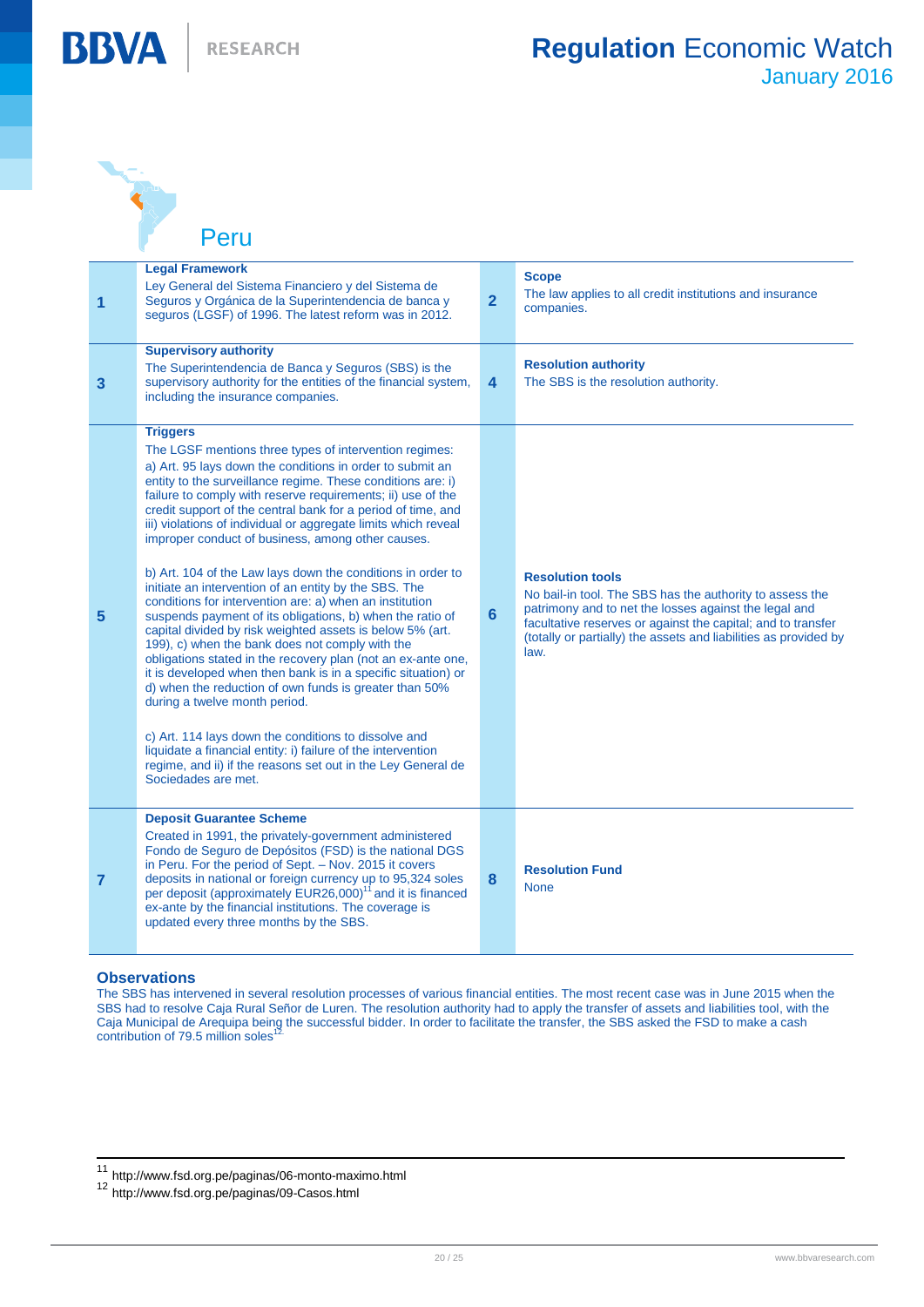AND TO

**BBVA** 

Uruguay

| 1              | <b>Legal Framework</b><br>Ley de Intermediación Financiera approved in 1982 by<br>Decree-Law 15.322 and amended in 1992 with Ley 16.327<br>and in 2002 with Ley 17.523.                                                                                                                                                                                                                                                                                                                                                                                                                                                                                                     | $\mathbf{2}$   | <b>Scope</b><br>The law applies to Banks and other financial entities.                                                                                                                                                                                                                                                                                                                                                                                                                                                                                                                                |
|----------------|-----------------------------------------------------------------------------------------------------------------------------------------------------------------------------------------------------------------------------------------------------------------------------------------------------------------------------------------------------------------------------------------------------------------------------------------------------------------------------------------------------------------------------------------------------------------------------------------------------------------------------------------------------------------------------|----------------|-------------------------------------------------------------------------------------------------------------------------------------------------------------------------------------------------------------------------------------------------------------------------------------------------------------------------------------------------------------------------------------------------------------------------------------------------------------------------------------------------------------------------------------------------------------------------------------------------------|
| 3              | <b>Supervisory authority</b><br>The supervision of the Uruguayan financial system is done<br>by the Superintendencia de Servicios Financieros which<br>was created in 2008 and is part of the Central Bank of<br>Uruguay (BCU).                                                                                                                                                                                                                                                                                                                                                                                                                                             | $\overline{4}$ | <b>Resolution authority</b><br>Created in 2008, the Corporación de Protección del<br>Ahorro Bancario (COPAB) is an independent body in<br>charge of quaranteeing the deposits and is also in charge<br>of banking resolutions processes (previous to that date it<br>was the BCU's role to resolve banks).                                                                                                                                                                                                                                                                                            |
| 5              | <b>Triggers</b><br>Art. 40 of Ley 18.401, Carta Orgánica del BCU states that<br>the governing body of the BCU can declare the resolution<br>process of a bank whenever it considers that an entity is<br>failing and no recovery is possible.<br>The COPAB will be in charge of the resolution process<br>which entails the replacement of the management board<br>with an appointed auditing commission and the suspension<br>of the activities of the failing institution. If the COPAB<br>cannot apply any resolution tool during the 120 days<br>following the start of the resolution process then it can<br>propose the BCU to start of a normal liquidation process. | 6              | <b>Resolution tools</b><br>According to article 16 i) and 41 of Ley 18.401, Carta<br>Orgánica del BCU, the COPAB can partially or totally<br>exclude assets and liabilities, transfer assets and liabilities<br>to another entity and liquidate an entity through the<br>creation of ad-hoc liquidation funds <sup>13</sup> created with the<br>failed entity's assets and liabilities. This type of liquidation<br>is different from a normal judicial liquidation procedure.<br>According to the law, the principle of No Creditor Worse<br>Off than in liquidation must be respected at all times. |
| $\overline{7}$ | <b>Deposit Guarantee Scheme</b><br>Run by the COPAB, the Fondo de Garantía de Depósitos<br>Bancarios (FGDB) covers up to the equivalent of 5.000<br>USD of deposits denominated in foreign currencies and up<br>to 250.000 Unidades Indexadas (approximately 795,000<br>pesos or EUR24.500) per deposit in Uruguayan pesos.<br>The FGDB can participate in the resolution process of a<br>bank by providing resources to create one or more<br>business units that can be transferred to other financial<br>entities. This transfer can be done directly or indirectly<br>through the use of financial vehicles such as ad-hoc<br>created funds.                            | 8              | <b>Resolution Fund</b><br><b>None</b>                                                                                                                                                                                                                                                                                                                                                                                                                                                                                                                                                                 |

#### **Observations**

Currently there are three open resolution processes: Banco de Montevideo, Banco Comercial and Banco La Caja Obrera. The Nuevo Banco Comercial, using the above-mentioned resolution tools, acquired the best assets from the three failed banks, and savers were able to recover a large proportion of their money. The management of the remaining toxic assets was assigned to a company specialised in recovering distressed loans<sup>14</sup>.

 13: Fondos de Recuperación de Patrimonio Bancario (FRPB)

14: "Mecanismos de resolución bancaria e intervención temprana en Uruguay", José Antonio Licandro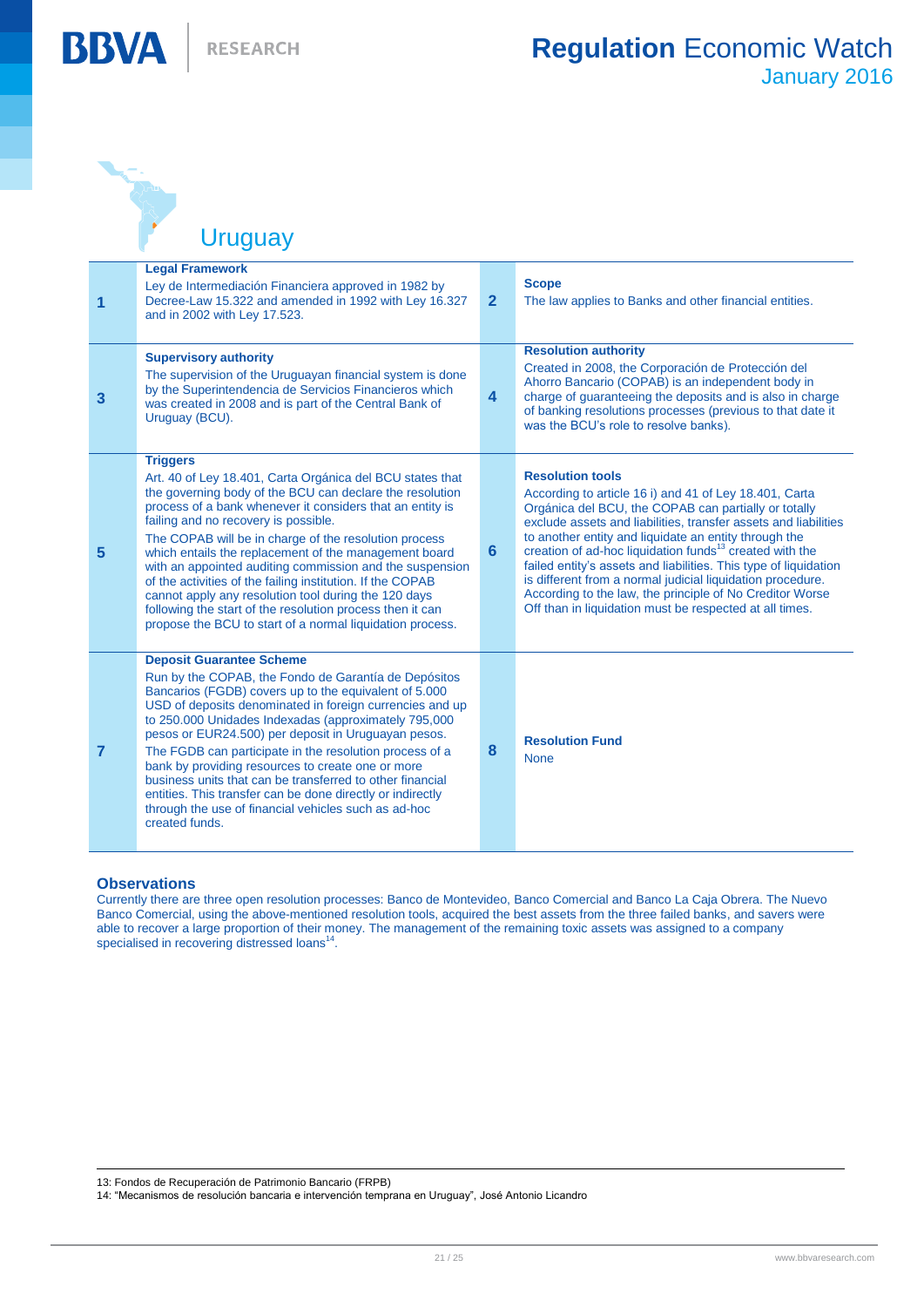## Annex

#### Table A.1

#### **Characteristics of Deposit Guarantee Schemes/State Deposit Guarantees**

|                                                                                         |                                                                                 | Argentina                                                                                                                                                                                                   | <b>Brazil</b> | <b>Chile</b>  | Colombia                                                                                                                                                                           | Paraguay                                                                                                                                                     | Peru                                                                                                                       | Uruguay                                                                                                                                                                                                                 |
|-----------------------------------------------------------------------------------------|---------------------------------------------------------------------------------|-------------------------------------------------------------------------------------------------------------------------------------------------------------------------------------------------------------|---------------|---------------|------------------------------------------------------------------------------------------------------------------------------------------------------------------------------------|--------------------------------------------------------------------------------------------------------------------------------------------------------------|----------------------------------------------------------------------------------------------------------------------------|-------------------------------------------------------------------------------------------------------------------------------------------------------------------------------------------------------------------------|
| 1. Current available<br>amount of ex-ante<br>contributions<br>2. Level of dollarization | <b>National currency. Millions</b>                                              | 22.085.000,00                                                                                                                                                                                               | 21.852.000,00 | 25.848.000,00 | 45.592.640,00                                                                                                                                                                      | 2.254.176                                                                                                                                                    | 1.335                                                                                                                      | 421.1us\$                                                                                                                                                                                                               |
|                                                                                         | as a % of total deposits<br>from the private sector as<br>of 31/8/15            | 2,5                                                                                                                                                                                                         | 1,2           | 23,0          | 14,3                                                                                                                                                                               | 3,2                                                                                                                                                          | 1,9                                                                                                                        | 1,5                                                                                                                                                                                                                     |
|                                                                                         | as a % of total deposits<br>from the private sector                             | 9,6                                                                                                                                                                                                         | $\mathbf 0$   | 3.08          | Not available                                                                                                                                                                      | 47,7                                                                                                                                                         | 29,0                                                                                                                       | 79,7                                                                                                                                                                                                                    |
|                                                                                         | Is the coverage the same<br>for deposits in national and<br>foreign currencies? | Yes, up to ARS 350,000<br>independently of the<br>number of account holders                                                                                                                                 | <b>No</b>     | Yes           | <b>No</b>                                                                                                                                                                          | Yes                                                                                                                                                          | Yes                                                                                                                        | No. For deposits in national currency<br>the guarantee covers up to UI250,000<br>(approx. EUR24,500) per account<br>holder and institution and for deposits<br>in foreign currencies it covers up to<br><b>USD5.000</b> |
|                                                                                         | Are measures being taken<br>to limit the level of<br>dollarization?             | No                                                                                                                                                                                                          | <b>No</b>     | <b>No</b>     | <b>No</b>                                                                                                                                                                          | No                                                                                                                                                           | Yes                                                                                                                        | No. But the difference in coverage in<br>national or foreign currency can be<br>considered as an implicit measure                                                                                                       |
| 3. Utilisation of the DGS                                                               | Can it be used to<br>recapitalize entities?                                     | Yes                                                                                                                                                                                                         | Yes           | Not available | <b>No</b>                                                                                                                                                                          | <b>No</b>                                                                                                                                                    | Yes but only if the<br>financial institution<br>is systemically<br>important and if no<br>private solution is<br>available | <b>No</b>                                                                                                                                                                                                               |
|                                                                                         | Has it been used recently<br>during a banking crisis?                           | No. However, it was used<br>to cover the recent<br>Treasury deficit: in August<br>2015 the regulation was<br>amended and up to 96%<br>of the Fund can be<br>invested in national public<br>debt instruments | Yes           | No            | Yes. During the crisis of<br>1998-2001 Fogafín paid<br>for the deposits of 16<br>entities that were<br>liquidated by the<br>Superintendencia<br>Financiera de Colombia<br>later on | In 2015 the DGS was<br>used to cover the<br>deposits when the<br>Central Bank decided<br>to liquidate a small<br>financial entity (Ara<br>S.A. de Finanzas). | In the past years the<br>DGS has been used<br>to cover the<br>deposits of two<br>small entities that<br>were liquidated    | No. It was set up after the last crisis in<br>2002                                                                                                                                                                      |

Continued on the next page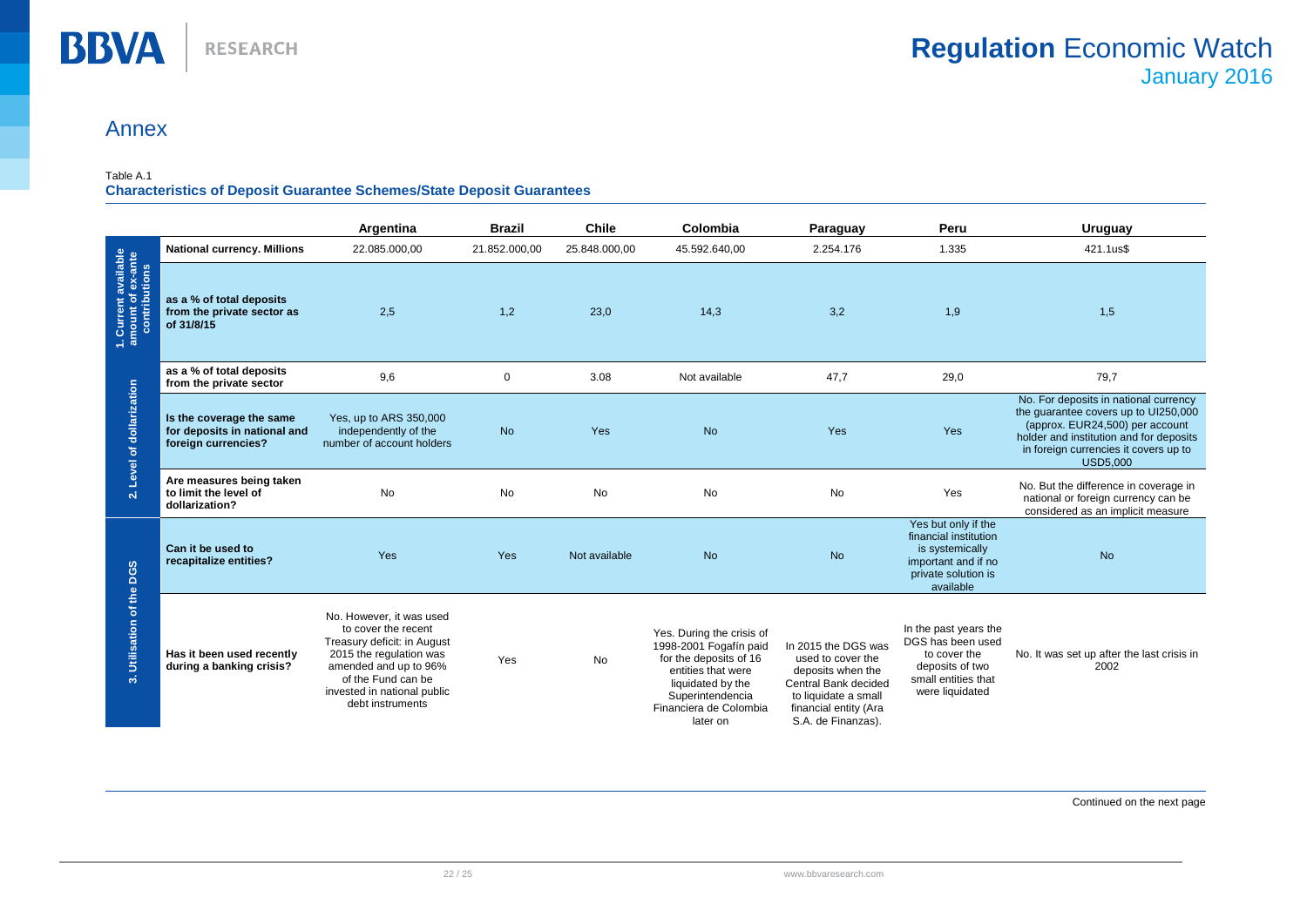#### Table A.1 (cont.)

**Characteristics of Deposit Guarantee Schemes/State Deposit Guarantees (continued)**

|                                                 |                                                                          | Argentina                                                                                                                                          | <b>Brazil</b>  | <b>Chile</b>                                                                                                                                                                                                                                                                                                                                             | Colombia                                   | Paraguay      | Peru      | Uruguay                                                         |
|-------------------------------------------------|--------------------------------------------------------------------------|----------------------------------------------------------------------------------------------------------------------------------------------------|----------------|----------------------------------------------------------------------------------------------------------------------------------------------------------------------------------------------------------------------------------------------------------------------------------------------------------------------------------------------------------|--------------------------------------------|---------------|-----------|-----------------------------------------------------------------|
| sits<br>$\circ$<br>ăe<br>ិ<br><b>Stock</b><br>₹ | Does the local regulation<br>allow its use in order to<br>absorb losses? | <b>No</b>                                                                                                                                          | In general, no | <b>Yes</b>                                                                                                                                                                                                                                                                                                                                               | <b>No</b>                                  | <b>No</b>     | <b>No</b> | <b>No</b>                                                       |
|                                                 | Amount not covered                                                       | Demand deposits and<br>savings deposits over<br>ARS 350,000. This<br>represents<br>approximately 55% of<br>total deposits in the<br>private sector | 45%            | Demand deposits' coverage: 100%. Term<br>deposits in CLP enjoy a quarantee of 90% of the<br>outstanding amount but with a limit of 108 UF per<br>account holder (which must be a natural person)<br>(around 25,000 CLP or 3,800 EUR)<br>The coverage of deposits in USD is 4,000 per<br>account holder (which must be a natural person)<br>is 686.95 USD | Up to 20 mn<br>pesos per<br>account holder | 41.087.742    | 130.084   | Deposits over the coverage<br>level                             |
|                                                 | <b>Amount of deposits</b><br>covered from large<br>companies             | Not available                                                                                                                                      | Not available  | The quarantee is only available for natural<br>persons                                                                                                                                                                                                                                                                                                   | Up to 20 mn<br>pesos                       | Not available | 90.589    | Not available                                                   |
|                                                 | Massive withdrawals of<br>deposits                                       | Yes. The last one was<br>during the crisis of<br>2001/2002                                                                                         | No             | At the end of 2009 the withdrawals reached 1% of<br>the stock of deposits in national currency<br>Withdrawals of deposits in foreign currency have<br>tend to be larger (around 10% during periods of<br>financial stress)                                                                                                                               | <b>No</b>                                  | <b>No</b>     | No        | In the 2002 crisis but the DGS<br>was not set up at that moment |

Source: BBVA Research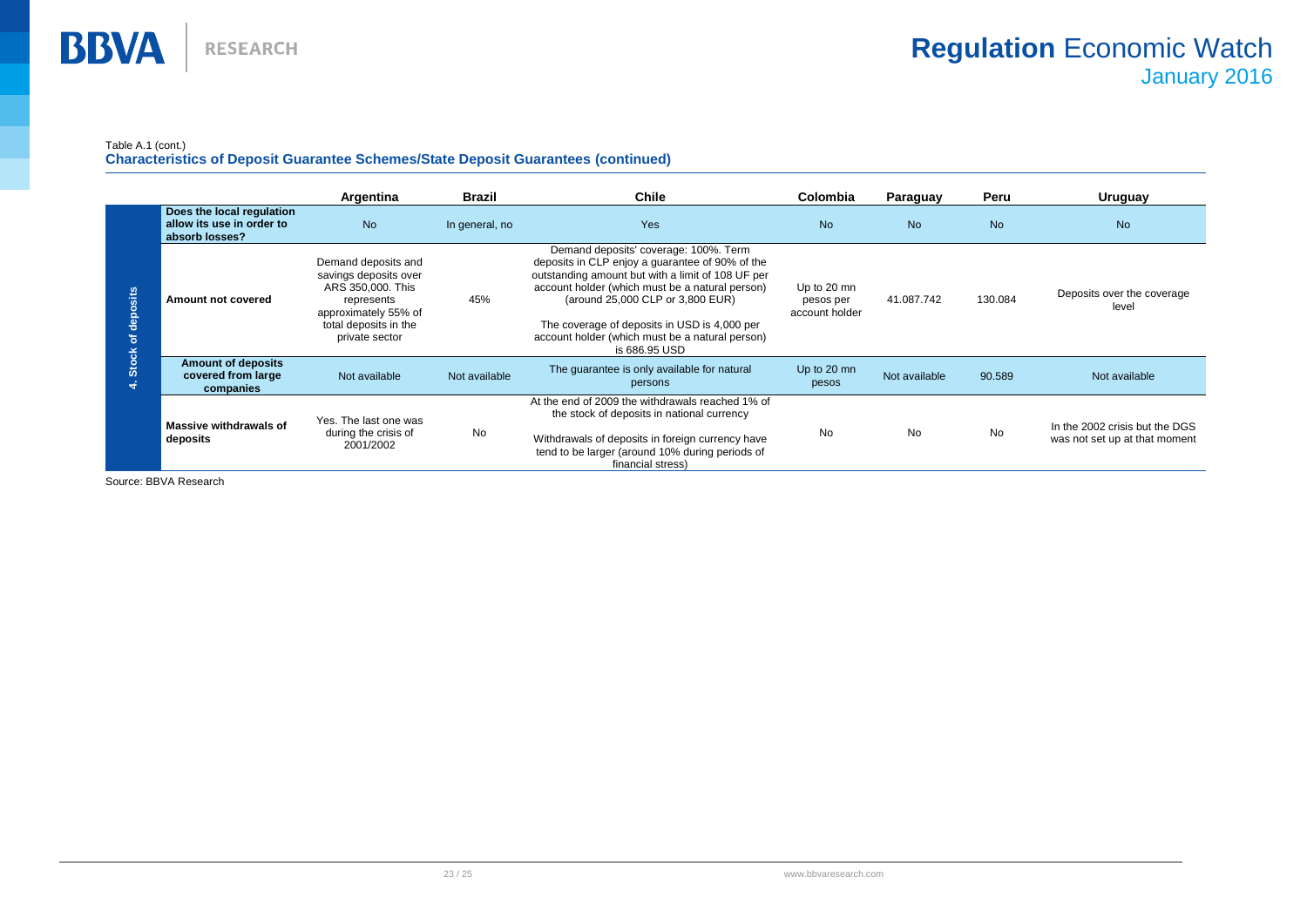## **References**

**BBVA** 

Amieva Huerta, J., and Urriza González, B. (2000). "Crisis bancarias: causas, costos, duración, efectos y opciones de política". División Desarrollo Económico, CEPAL, Santiago de Chile.

Bolzico, J., Mascaró, Y. and Granata, P. (2007). "Practical Guidelines for Effective Bank Resolution". Policy Research Working Paper 4389. The World bank, Washington.

Burdisso, T., D'Amato, L. and Molinari, A. (1998). "Privatización de bancos en Argentina: ¿El camino hacia una banca más eficiente?".Documento de trabajo nro. 4. Banco Central de la República Argentina, Buenos Aires.

Damill, M., Frenkel, R. and Rapetti, M. "Financial and currency crises in Latin America". CEDES, Argentina.

Fernandez de Lis, S., Pardo, J.C. and Santillana, V. (2014) "FSB reports on progress in reforming resolution regimes and resolution planning". Global Regulation Flash, BBVA Research.

Fernandez de Lis, S., Pardo, J.C. and Santillana, V. (2014) "Compendium on bank resolution regimes: from the FSB to the EU and US frameworks". Regulation Outlook, BBVA Research.

Fernandez de Lis, S., Pardo, J.C. and Santillana, V. (2014) "Compendium on resolution strategies:a multiplepoint-of-entry view". Regulation Outlook, BBVA Research.

Goodhart C. and Segoviano M. (2015), "Optimal Bank Recovery", IMF Working Paper WP/15/217

Haussman, R., Gavin, M. (1996) "Securing Stability and Growth in a Shock Prone Region: The Policy Chalenge for Latin America". Working Paper 315. Inter-American Development Bank, Washington.

Jacome, L., Sedik, T. and Townsend, S. (2011). "Can emerging market central banks bail out banks? A cautionary tale from Latin America". IMF Working Paper WP/11/258, International Monetary Fund. Washington.

Jacome, L. (2008). "Central Bank involvement in Banking Crises in Latin America". IMF Working Paper WP/08/135, International Monetary Fund, Washington.

"Key Attributes of Effective Resolution Regimes for Financial Institutions" (2011 and 2014). Financial Stability Board, Basel

Licandro, J.A. (2007). "Mecanismo de resolución bancaria e intervención temprana en Uruguay". Cuaderno de Economía. Universidad Católica del Uruguay.

"Thematic Review on Deposit Insurance Systems, Peer Review Report" (2013). Financial Stability Board, Basel

"Thematic Review on Resolution Regimes, Peer Review Report" (2012). Financial Stability Board, Basel

"Towards full implementation of the FSB Key Attributes of Effective Resolution Regimes for Financial Institutions. Report to the G20 on progress in reform of resolution regimes and resolution planning for globally systemically important financial institutions (G-SIFIs)" (2014). Financial Stability Board, Basel

"Removing Remaining Obstacles to Resolvability, Report to the G20 on progress in resolution" (2015). Financial Stability Board, Basel

Rojas-Suarez, L. (2002). "Banking Crises in Latin America: Can recurrence be prevented?".

Tovar, C. (2007). "Banks and the changing nature of risks in Latin America and the Caribbean". BIS Papers, no. 3, Basel.

Viegas, C., Gristelli, N. and Urquiza, M.C. "Reestructuración y Liquidación Bancaria. Aspectos Jurídicos". Banco Central de la República Argentina, Buenos Aires.